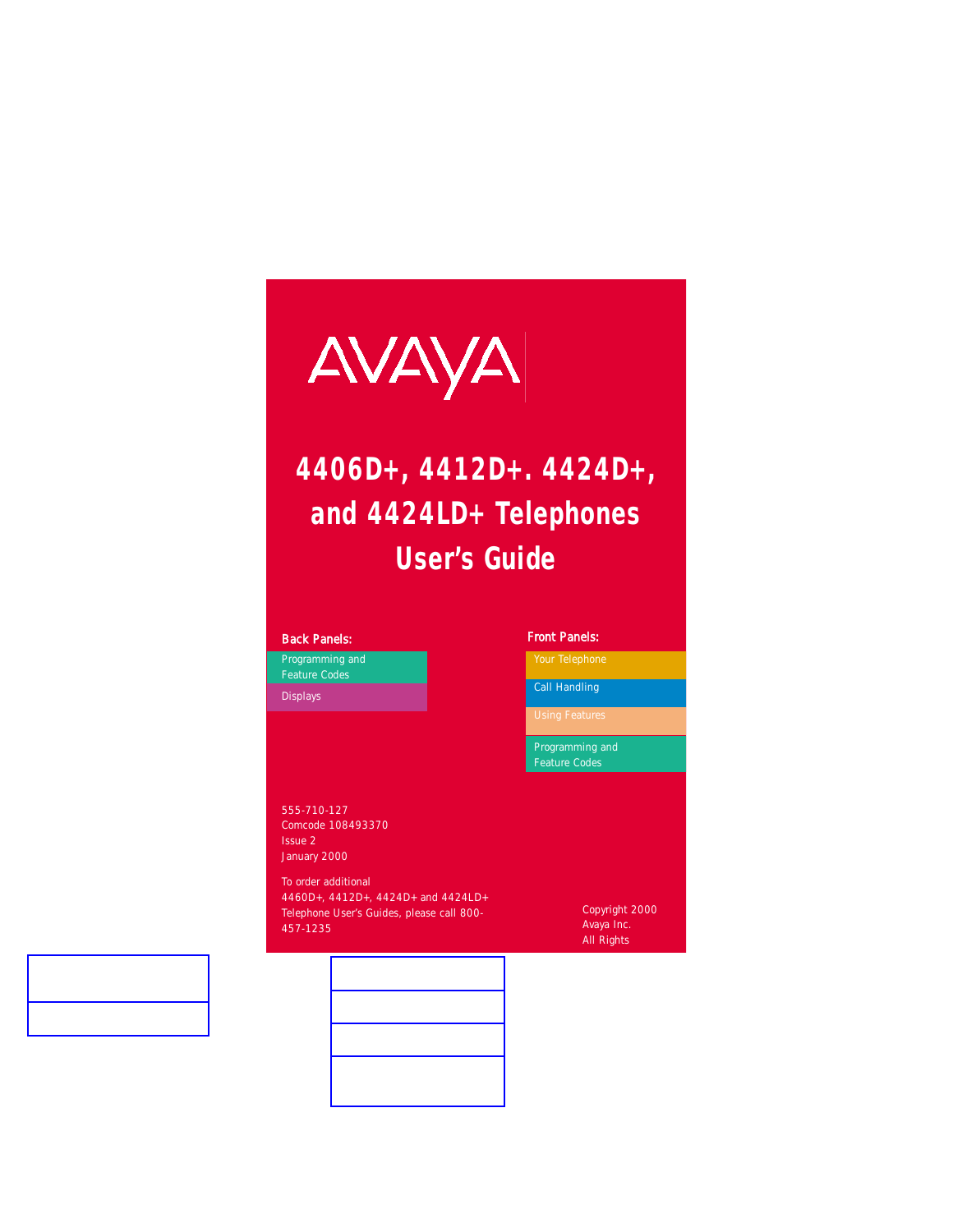### <span id="page-1-0"></span>**Your Telephone**

## **Line**

**Buttons** indicated by a solid red background ( **Spkr**). Buttons you In this User Guide, fixed buttons on your telephone are label and program are represented by red letters on a white background ( <mark>CampOn</mark> ).

> Line buttons are buttons used to make or receive inside or outside calls. Line buttons are labeled differently depending on how your system is configured. For example, you may have line buttons that provide you with direct access to an outside line, Pool buttons that provide you with access to an outside line after dialing an access code (usually a 9), Shared buttons that allow lines to be shared among co-workers, or Intercom buttons that provide you with access to internal dial tone.

> In addition, line buttons may be labeled with an "R" (for Ring), "V" (for Voice), or "OO" (for Originate Only):

Ring Buttons - Calls you make arrive as ringing calls.

Voice Buttons - Calls you make arrive as voice-announced calls.

■ Originate Only - Line button can only be used to make (not receive) calls.

In this guide, **LINE** represents a button that is labeled with an outside line number and **EXT** represents a button that may be labeled with an extension number or an Intercom number.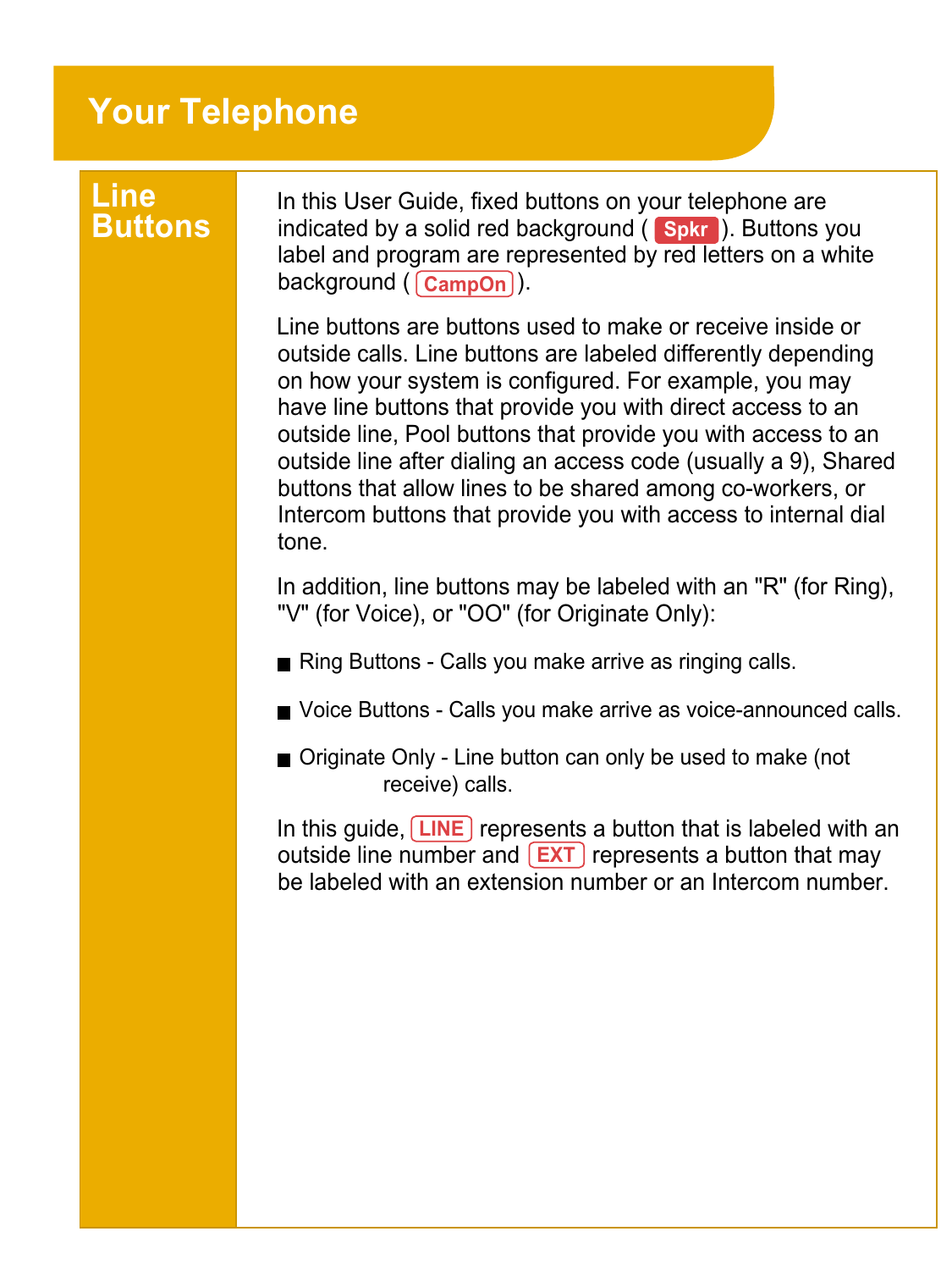### **Your Telephone**

| <b>Using</b><br>the<br><b>Speaker-</b><br>phone | To use the speakerphone, press <b>Spkr</b> .<br>To mute, press Mute . The Speakerphone/Mute LED flashes<br>continuously, indicating that the call has been muted. To<br>return to normal operation, press Mute again. The<br>Speaker/Mute LED returns to steady.<br>Use the following guidelines to get the best performance from<br>your speakerphone:<br>■ Place your telephone at least one foot from any wall.<br>Avoid placing your telephone in a partly enclosed area,<br>such as underneath a low shelf over your desktop.<br>■ Place your telephone as far as possible from interfering<br>noises, such as your PC or a fan.<br>Place your telephone on a hard, flat surface.<br>The microphone is located on the right side of the<br>telephone. Allow at least one inch of clearance.<br>Your speakerphone performs better when the volume is set<br>in the middle or lower range because you can more easily<br>break into the conversation than when the speakerphone is set<br>at maximum. |
|-------------------------------------------------|----------------------------------------------------------------------------------------------------------------------------------------------------------------------------------------------------------------------------------------------------------------------------------------------------------------------------------------------------------------------------------------------------------------------------------------------------------------------------------------------------------------------------------------------------------------------------------------------------------------------------------------------------------------------------------------------------------------------------------------------------------------------------------------------------------------------------------------------------------------------------------------------------------------------------------------------------------------------------------------------------------|
| Line<br><b>Button</b><br>Lights                 | <b>Steady red</b><br>The line you are using or will use when you lift the<br>handset or press <b>Spkr</b><br><b>Steady green</b><br>The line is in use, or the feature programmed onto the<br>line button is on.<br><b>K</b> Flashing green<br>An incoming call is ringing on this line button, or a call<br>you transferred is returning on this line button.<br><b>¥ Fast-flashing green</b><br>You have put a call on hold on this line button.<br>- Slow-flashing green<br>Someone else has put a call on hold on this line button.                                                                                                                                                                                                                                                                                                                                                                                                                                                                  |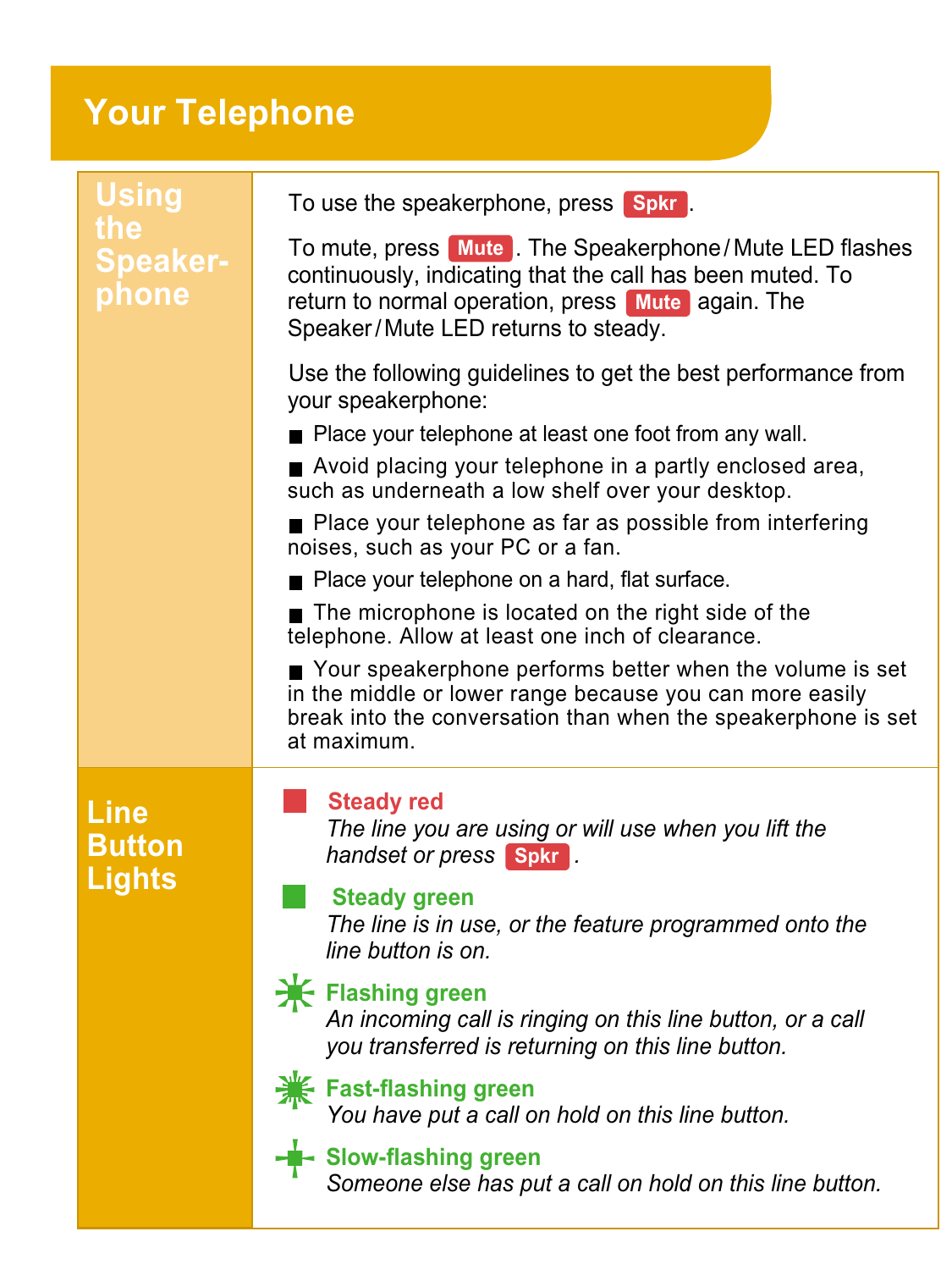### **Your Telephone**

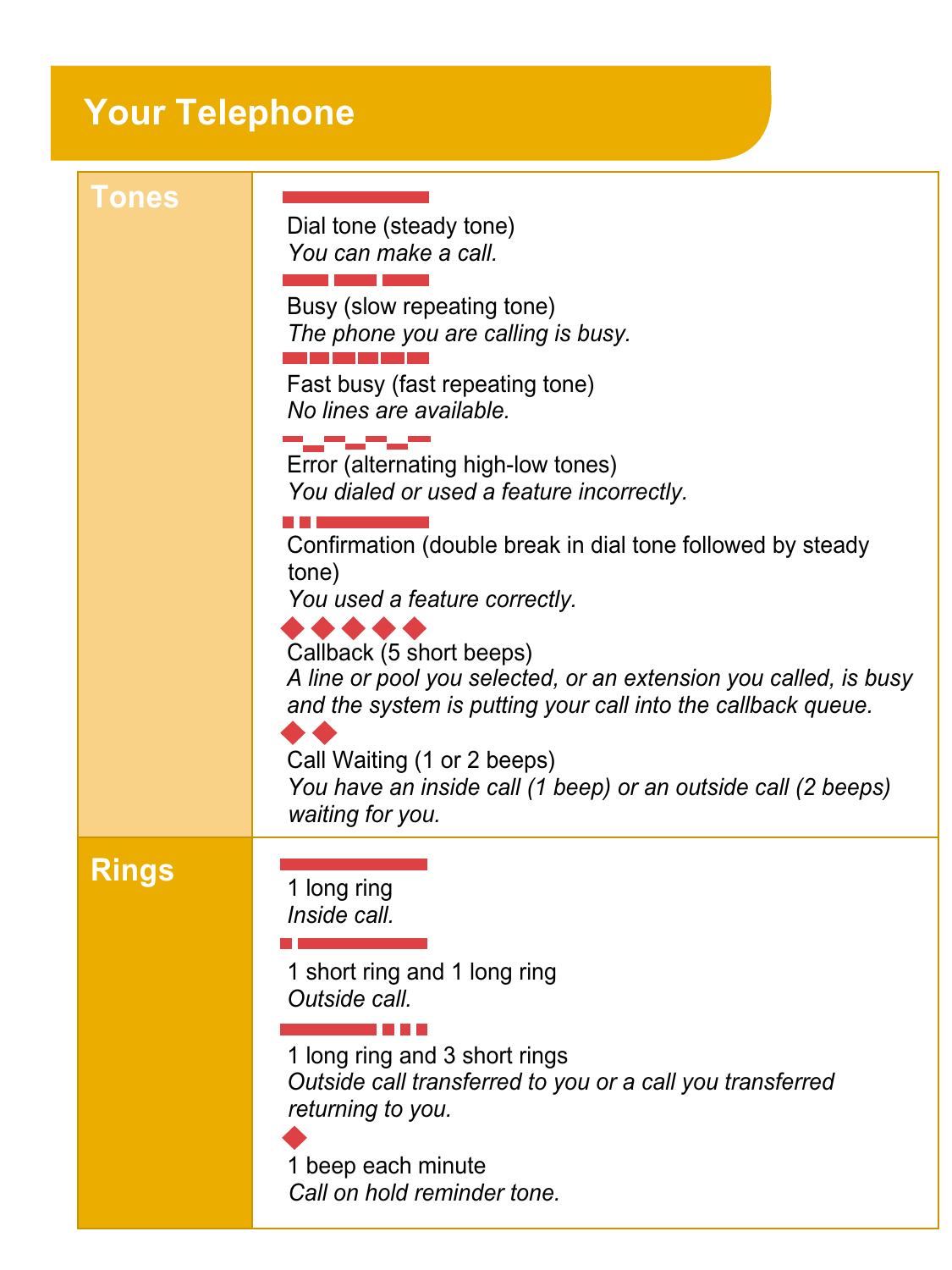### <span id="page-4-0"></span>**Call Handling**

| <b>Make a</b><br>Call   | To make an outside call:<br>1: Press the [Line] button.<br>2: Do one of the following:<br><b>Press Spkr</b><br>$\blacksquare$ I ift the handset.<br>$\blacksquare$ Use the headset<br>If required, dial the dial-out code, usually $\boxed{9}$ .<br>To make an inside call:<br>1: $Press$ [EXT]<br>2: Do one of the following:<br>Press Spkr.<br>$\blacksquare$ Lift the handset.<br>$\blacksquare$ Use the headset.<br>3: Dial the extension. |
|-------------------------|------------------------------------------------------------------------------------------------------------------------------------------------------------------------------------------------------------------------------------------------------------------------------------------------------------------------------------------------------------------------------------------------------------------------------------------------|
|                         |                                                                                                                                                                                                                                                                                                                                                                                                                                                |
| <b>Answer a</b><br>Call | To answer an outside or inside call, do one of the following:<br>Press Spkr<br>$\blacksquare$ Lift the handset.<br>$\blacksquare$ Use the headset.<br>To enable Hands-Free Answer on Intercom:<br>Press a programmed [HFAI] button, which allows you to<br>respond to voice-signaled (not ringing) intercom calls without<br>having to lift the handset or press any buttons.                                                                  |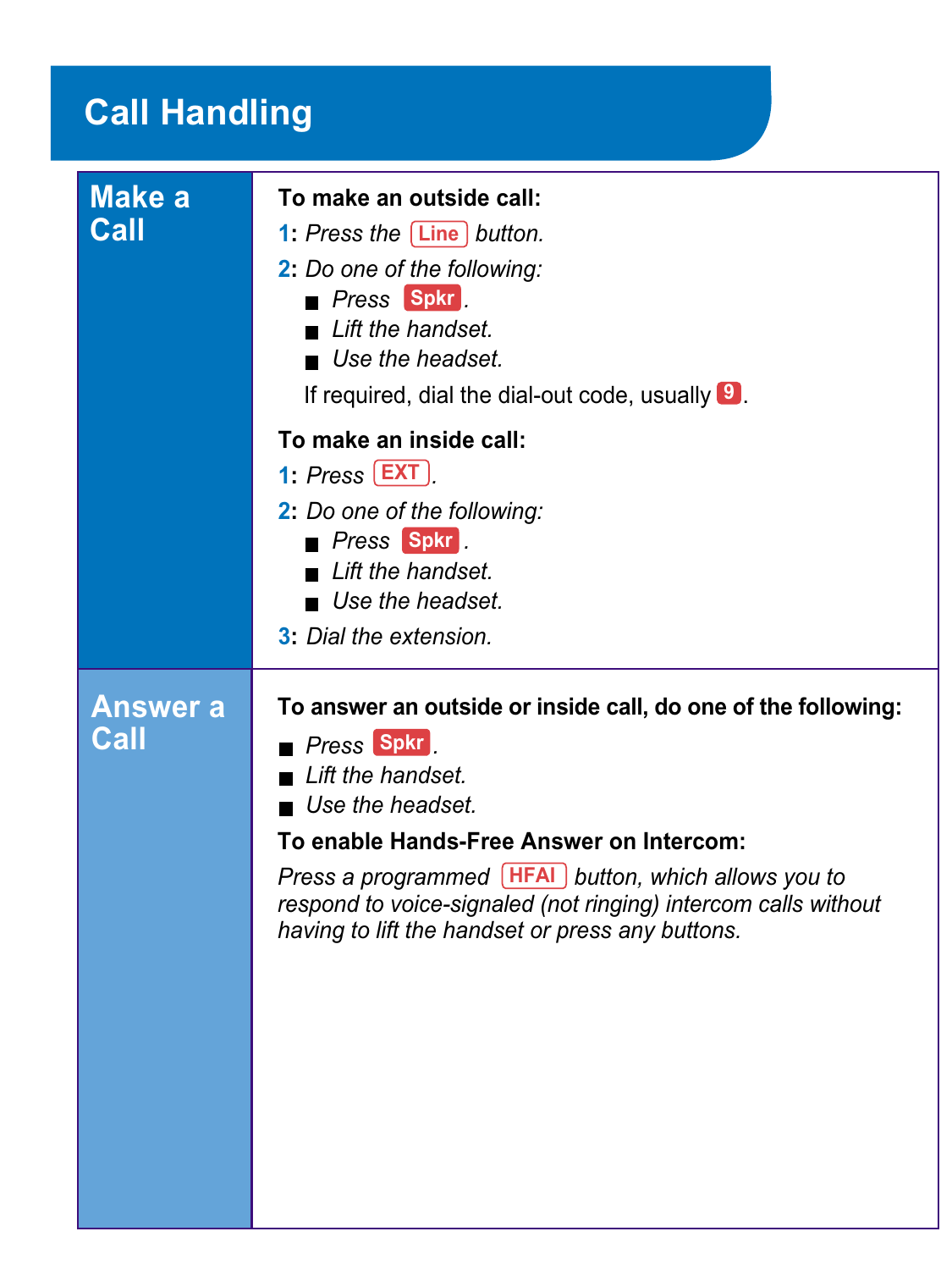### **Call Handling**

| <b>Transfer</b><br>a Call | To transfer a call using the dialpad:<br>1: Press Trnsfr<br>The system puts the call on hold and selects an <b>EXT</b><br>button.<br>2: Dial the extension or outside number.<br>To cancel or return to the call on hold, press the button next<br>to the flashing $*$ Green Light.<br>3: Announce the call (optional).<br>4: Hang up. |
|---------------------------|----------------------------------------------------------------------------------------------------------------------------------------------------------------------------------------------------------------------------------------------------------------------------------------------------------------------------------------|
|                           | To transfer a call using one-touch manual transfer:<br>1: Press Trnsfr<br>2: Press the programmed [AutoDial] button.<br>3: Announce the call (optional).<br>4: Hang up.                                                                                                                                                                |
|                           | To transfer a call using one-touch auto transfers, if<br>available:<br>Press the programmed [AutoDial] button.                                                                                                                                                                                                                         |
|                           | Check with your System Manager to see if you have one-touch<br>manual transfer or one-touch auto transfer.                                                                                                                                                                                                                             |
|                           |                                                                                                                                                                                                                                                                                                                                        |
| <b>Transfer</b>           | To transfer a call to a voice mailbox:                                                                                                                                                                                                                                                                                                 |
| a Call to                 | 1: Do one of the following:                                                                                                                                                                                                                                                                                                            |
| a Voice<br><b>Mailbox</b> | <b>Press the programmed [Feature ] button, and press</b><br>56<br>Press the programmed [Direct Voice Mail] button (see<br>"Direct Voice Mail" under "Covering Calls Features").<br>Select Direct Voice Mail from the display (DicVM or Direct<br>VM).                                                                                  |
|                           | You cannot select features from the 4406D+ display.                                                                                                                                                                                                                                                                                    |
|                           | 2: Dial the extension number.<br>$3:$ Hang up.                                                                                                                                                                                                                                                                                         |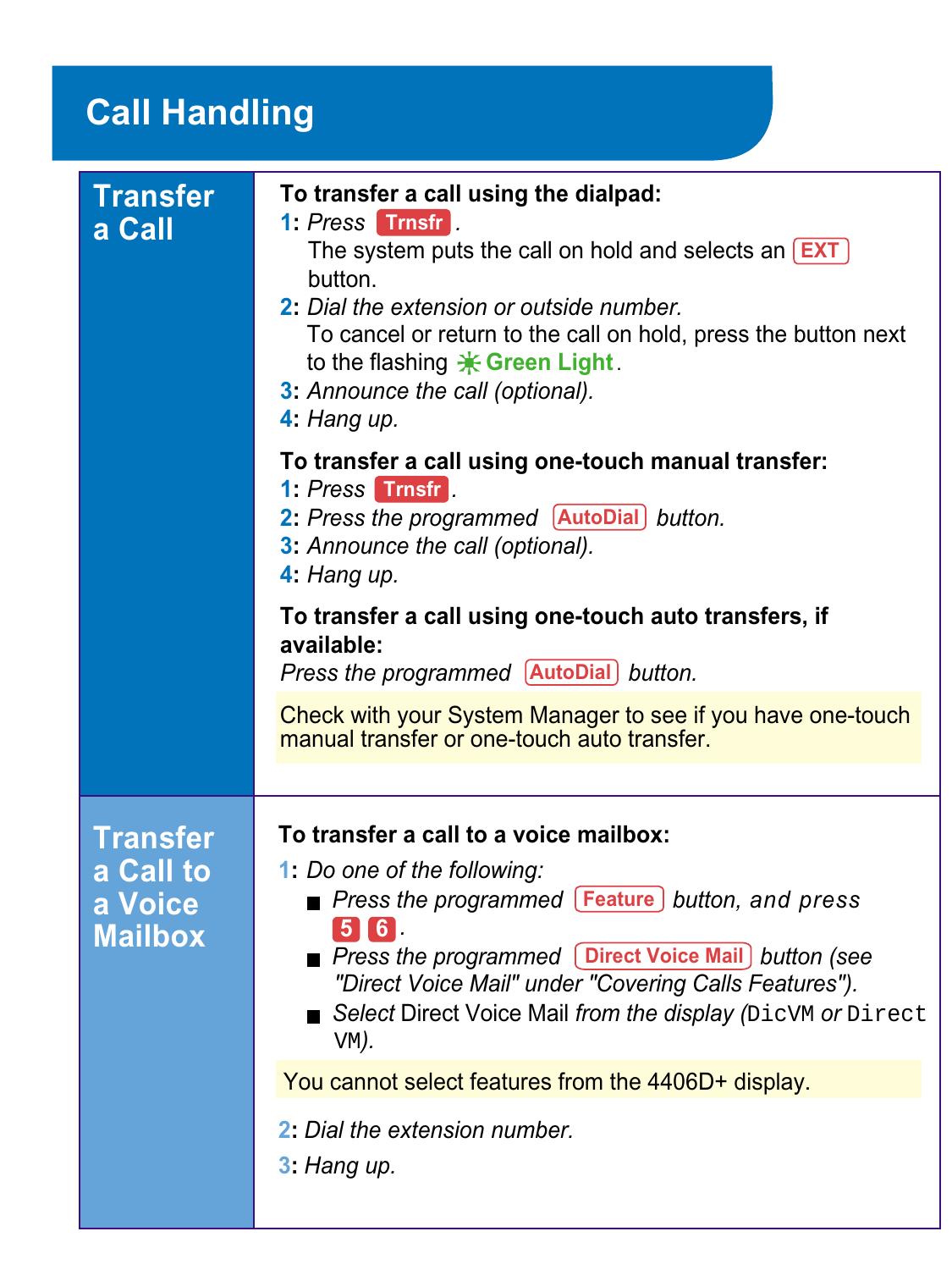### **Call Handling**

| Place a<br><b>Call on</b><br>Hold | To place a call on hold:<br>1: Press the Hold button.<br>2: To retrieve the call (or conference) on hold, press the line<br>button next to the fast-flashing * Green Light (a call you put<br>on hold) or the slow-flashing $+$ Green Light (a call put on<br>hold at another extension).<br>When a call is on hold, the telephone beeps once each minute<br>and Call on Hold appears on the display.                                                                                                                                                                                                                                                                                                                                                                                                                              |
|-----------------------------------|------------------------------------------------------------------------------------------------------------------------------------------------------------------------------------------------------------------------------------------------------------------------------------------------------------------------------------------------------------------------------------------------------------------------------------------------------------------------------------------------------------------------------------------------------------------------------------------------------------------------------------------------------------------------------------------------------------------------------------------------------------------------------------------------------------------------------------|
| Make a<br>Conference<br>Call      | While connected to the first party:<br>1: Press Conf.<br>The system puts the call on hold and selects an $[EXT]$ button.<br>2: Connect with the next party.<br>You can connect to the next party by:<br>Dialing an outside telephone number or an extension.<br>ш<br>Retrieving a call on hold.<br>П<br>Answering an incoming call.<br>П<br>3: Press Conf again. Calls are now conferenced.<br>Repeat Steps 1–3 to add up to a total of 2 outside and 2 inside<br>(not including yours) parties.<br>To drop a participant:<br>1: Press the programmed Drop button.<br>The 4400-Series telephones do not have a fixed Drop button;<br>you must program a Drop button onto a button.<br>2: Press the line button of the party that you want to drop.<br>To put the conference on hold:<br>Press Hold<br>To return to the conference: |
|                                   | Press any line button used to connect a participant.<br>To end the conference:<br>Hang up.                                                                                                                                                                                                                                                                                                                                                                                                                                                                                                                                                                                                                                                                                                                                         |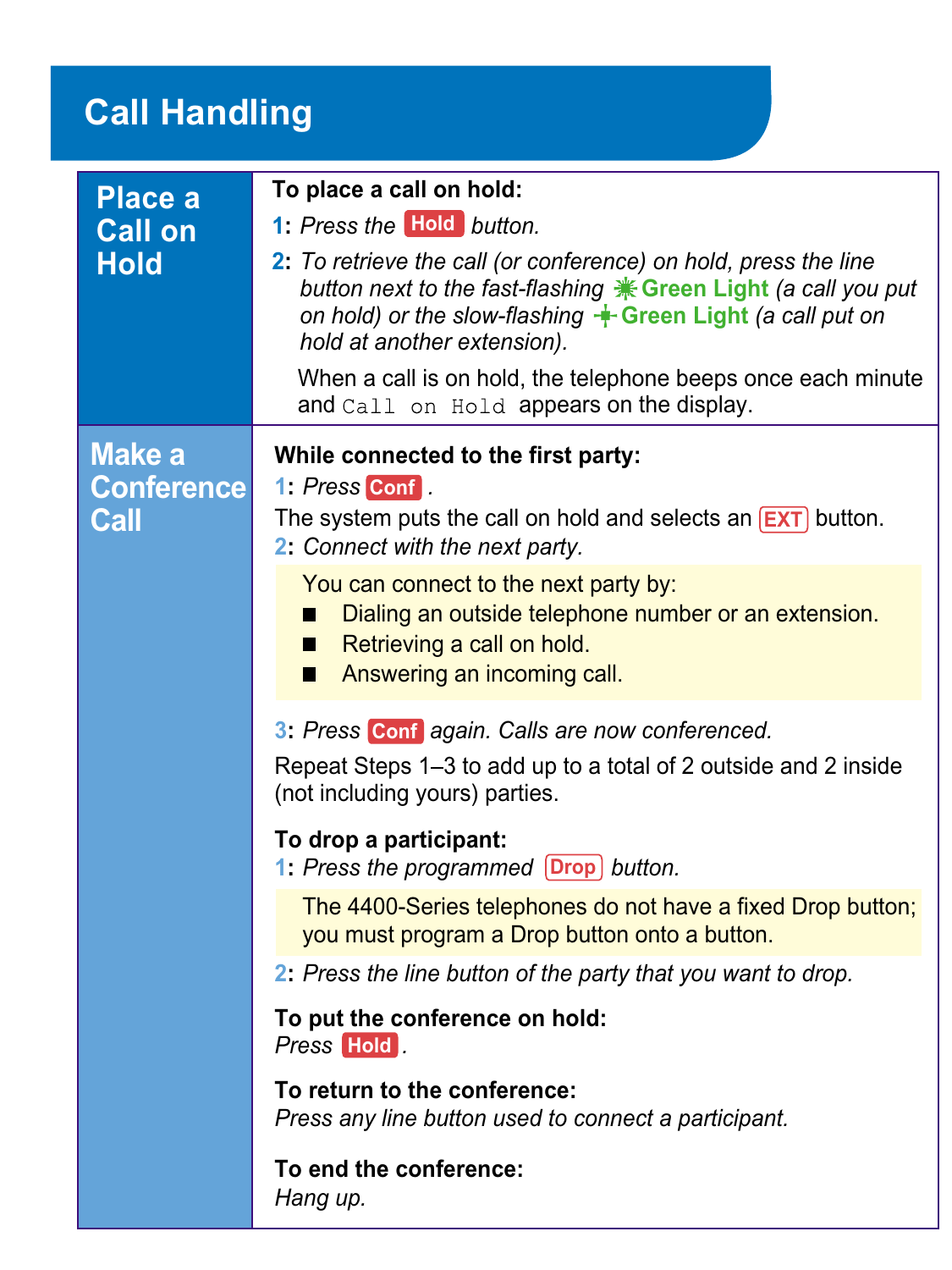### <span id="page-7-0"></span>**Using Features**

| Use a<br>Feature | To use a feature, do one of the following:<br>Press Feature and then select the feature from the display<br>(not for the 4406D+ telephone).<br>Press $\triangleright$ to move to the next screen of features.<br>Press $\triangleleft$ to return to the previous screen of features.<br><b>Press Feature and then dial the feature code.</b><br>■ Press the line button programmed with the feature. |
|------------------|------------------------------------------------------------------------------------------------------------------------------------------------------------------------------------------------------------------------------------------------------------------------------------------------------------------------------------------------------------------------------------------------------|
| Program          | To program a <b>[Feature]</b> button:                                                                                                                                                                                                                                                                                                                                                                |
| a Feature        | 1: Label a button as "Feature."                                                                                                                                                                                                                                                                                                                                                                      |
| Button           | 2: $Press$ $[EXT]$                                                                                                                                                                                                                                                                                                                                                                                   |
|                  | 3: Lift the handset.                                                                                                                                                                                                                                                                                                                                                                                 |
|                  | 4: Enter programming mode by pressing $\left  \begin{array}{cc} \text{#} & \text{0} \end{array} \right $                                                                                                                                                                                                                                                                                             |
|                  | 5: Press the button you labeled.                                                                                                                                                                                                                                                                                                                                                                     |
|                  | 6: Press $\angle 2$ 0                                                                                                                                                                                                                                                                                                                                                                                |
|                  | 7: Exit programming mode by pressing $\bigoplus$ $\bigoplus$ 0 0                                                                                                                                                                                                                                                                                                                                     |
| Program          | To program features, extensions, and phone numbers:                                                                                                                                                                                                                                                                                                                                                  |
| a Feature        | $1: I$ abel the button.                                                                                                                                                                                                                                                                                                                                                                              |
| onto a           | 2: $Press$ $[EXT]$                                                                                                                                                                                                                                                                                                                                                                                   |
| Button           | 3: Lift the handset.                                                                                                                                                                                                                                                                                                                                                                                 |
|                  | 4: Press $# 0 0 $                                                                                                                                                                                                                                                                                                                                                                                    |
|                  | 5: Press the button you labeled.                                                                                                                                                                                                                                                                                                                                                                     |
|                  | 6: Dial the appropriate programming code (see the following<br>pages). Dial any additional numbers (such as extensions) if<br>needed.                                                                                                                                                                                                                                                                |
|                  | 7: To program another button, repeat steps 1, 5, and 6; or exit by<br>pressing $#$ $*$ 0 0                                                                                                                                                                                                                                                                                                           |
|                  |                                                                                                                                                                                                                                                                                                                                                                                                      |
|                  |                                                                                                                                                                                                                                                                                                                                                                                                      |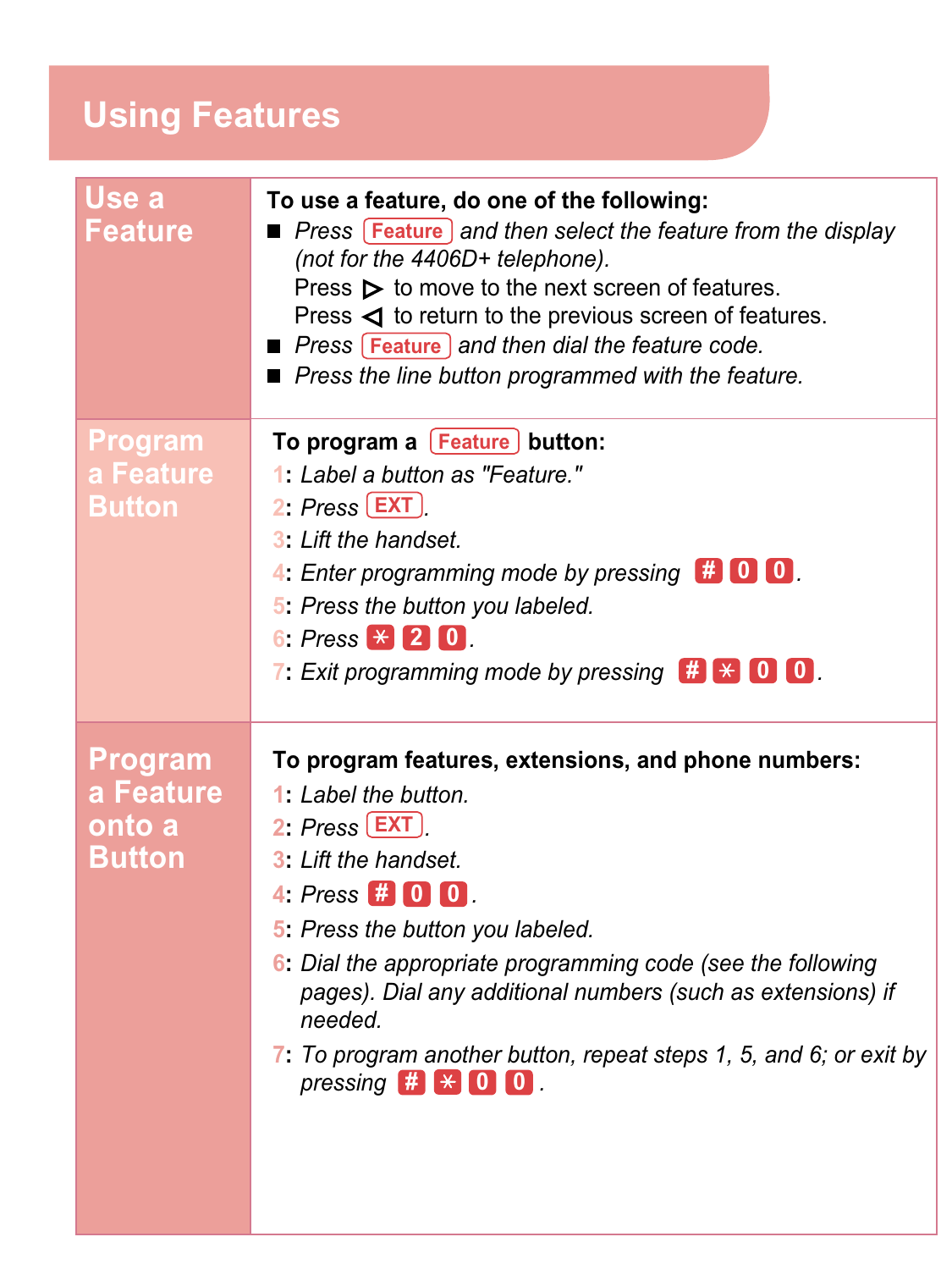### **Using Features**

| Special<br>Characters | Features that dial numbers automatically may need special<br>characters to allow for correct dialing or system response.<br>Inserts 1-5 second pause in the dial sequence.<br><b>Hold</b><br>Consecutive pauses are allowed. P appears on the display.<br>Sends switchhook flash. Must be first entry in<br><b>Conf</b><br>sequence. F appears on the display.<br>$\frac{1}{n}$ $\frac{1}{n}$ Used to signal end of dialing sequence for Auto Dial<br>buttons or to separate grouped digits. The ## appears<br>on the display.<br><b>Trnsfr</b> Stop. Halts dialing sequence to allow for system<br>response. (Requires manual restart.) |  |
|-----------------------|------------------------------------------------------------------------------------------------------------------------------------------------------------------------------------------------------------------------------------------------------------------------------------------------------------------------------------------------------------------------------------------------------------------------------------------------------------------------------------------------------------------------------------------------------------------------------------------------------------------------------------------|--|
| <b>Headsets</b>       | Headsets for 4400-Series telephones allow one-touch operation,<br>hands-free. The headset plugs into the headset jack. Two<br>buttons are used for headset operation:<br>■ Headset Status. Press <b>Headset Status</b> to switch between<br>headset and handset operation.<br>To program: $\boxed{\mathsf{EXT}}$ + lift handset + $\boxed{\mathsf{A}\ \mathsf{O}}$ $\boxed{\mathsf{O}}$ + Headset Status +<br>$*$ 782 + # $\bullet$ 00<br>■ Headset Hangup. Press Headset / Hangup to disconnect a call.<br>The Headset/Hangup button is programmed by your System<br>Manager.                                                           |  |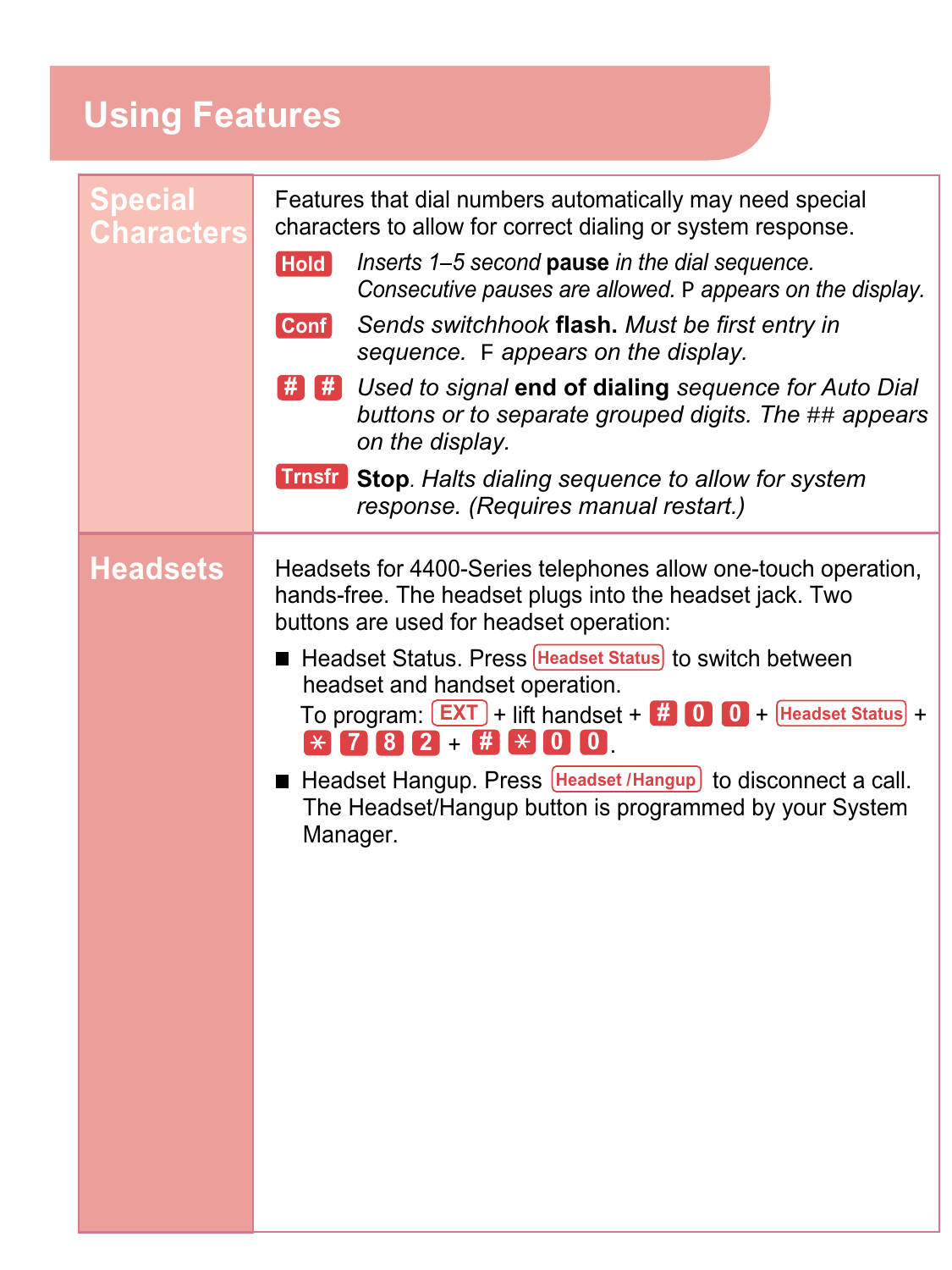<span id="page-9-0"></span>

| <b>Call Handling Features</b> |                                                                                                                                                                                                                                                                         |                                                    |
|-------------------------------|-------------------------------------------------------------------------------------------------------------------------------------------------------------------------------------------------------------------------------------------------------------------------|----------------------------------------------------|
| <b>Call Waiting</b>           | When Call Waiting is turned on at an extension and you are<br>already on a call, you hear one tone for inside calls or two tones<br>for outside calls when a second call arrives at that extension.                                                                     |                                                    |
|                               | To turn on Call Waiting at your extension: lift the handset and<br>press $*$ 111.                                                                                                                                                                                       |                                                    |
|                               | To turn off Call Waiting at your extension: lift the handset and<br>press $\mathbb{R}$ $\mathbb{R}$ $\mathbb{1}$ $\mathbb{1}$ .<br>To pick up a Call Waiting call: hang up and the waiting call rings,<br>or press $\boxed{\text{Feature}}$ (or $\frac{4}{11}$ ) + 8 7. |                                                    |
|                               |                                                                                                                                                                                                                                                                         |                                                    |
| <b>Camp-On</b>                | Camp-On allows you to complete a transfer to a busy extension.<br>The call is put on hold until the extension can receive a call; then<br>it rings automatically and you hear a priority ring (1 long ring and<br>3 short rings).                                       |                                                    |
|                               | To use with the feature code:                                                                                                                                                                                                                                           | To program onto a button:                          |
|                               | Feature $($ or $#$ ) + 5 7.                                                                                                                                                                                                                                             | $[EXT]$ + lift handset + $\blacksquare$ 0 0        |
|                               |                                                                                                                                                                                                                                                                         | $+$ $\times$ 6 $\overline{7}$ +<br>$\#$ $\#$ 0 0 0 |
| <b>Drop</b>                   | You must program a Drop button onto a button. Use Drop to<br>drop a participant from a conference call.                                                                                                                                                                 |                                                    |
|                               | The display shows 4400-Drop.                                                                                                                                                                                                                                            |                                                    |
|                               | To program a Drop button: $[EXT]$ + lift handset + $[$ . 0 0 +<br>$\boxed{\text{Drop}}$ + $\angle$ 7 8 7 + $\frac{4}{5}$ $\angle$ 0 0                                                                                                                                   |                                                    |
| <b>HFAI</b>                   | To use Hands-Free Answer Intercom (HFAI), you must program<br>an HFAI button onto a button. When you press [HFAI], you can<br>talk to a person who calls you on an intercom call without lifting<br>the receiver.                                                       |                                                    |
|                               | To program an HFAI button: $[EXT]$ + lift handset + $[HERI]$ +<br>$\#$ 0 0 + $\#$ 7 7 9 + $\#$ $\#$ 0 0 .                                                                                                                                                               |                                                    |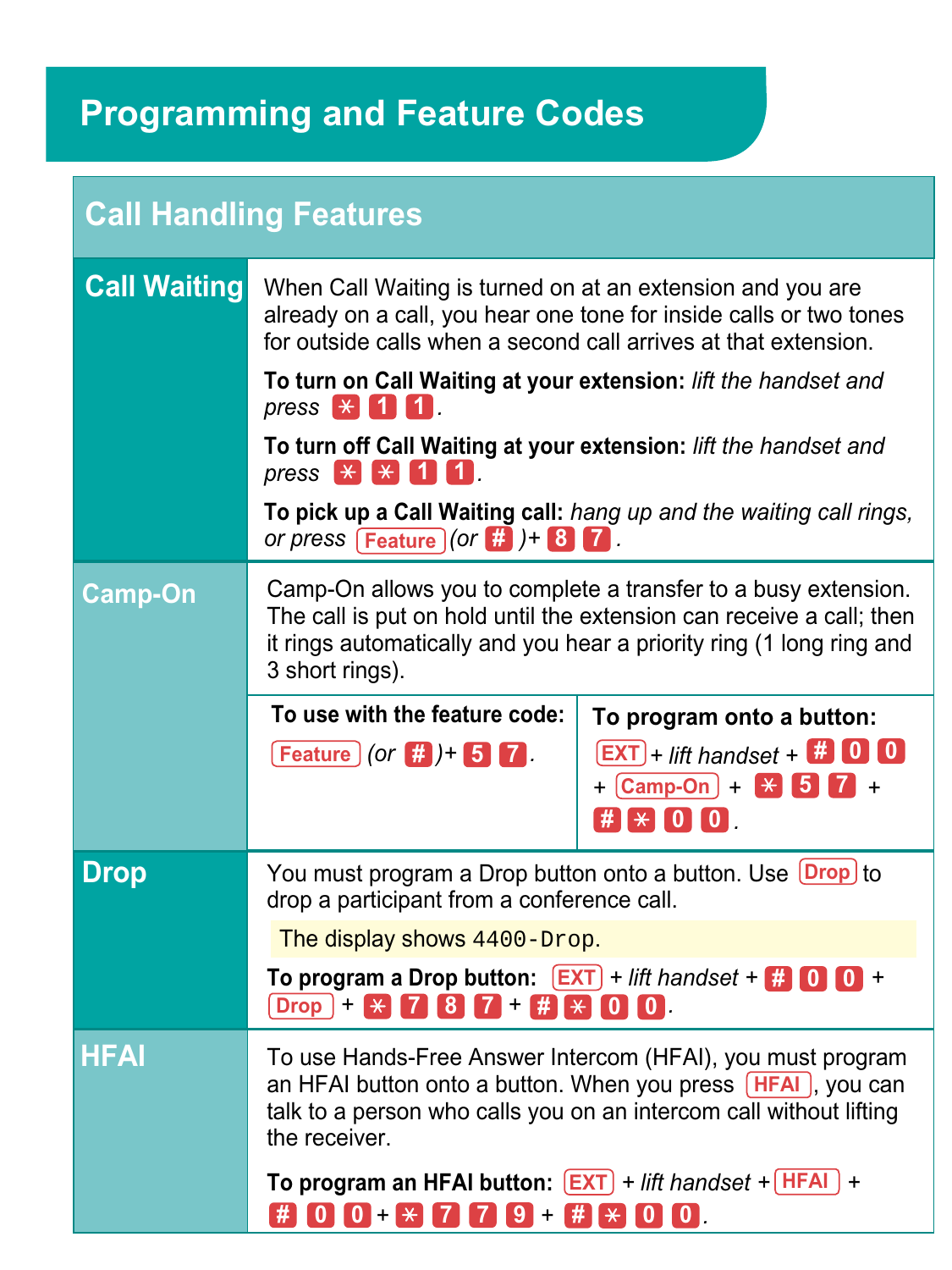| <b>Call Handling Features (continued)</b> |                                                                                                                                                                                                                                                                                                                                                                                          |                                                                                                                                                   |
|-------------------------------------------|------------------------------------------------------------------------------------------------------------------------------------------------------------------------------------------------------------------------------------------------------------------------------------------------------------------------------------------------------------------------------------------|---------------------------------------------------------------------------------------------------------------------------------------------------|
| <b>Paging</b>                             | There are two types of paging:<br>Group, where you can broadcast an announcement through the<br>speakerphones of telephones on extensions that are placed into<br>paging groups.<br>Loudspeaker, where you can broadcast an announcement over a<br>loudspeaker connected to the system.                                                                                                  |                                                                                                                                                   |
| <b>Group Paging</b>                       | To broadcast an announcement to a paging group, lift the<br>handset and dial the extension of the paging group. You can<br>also program a button with a paging group extension by using<br>the Auto Dial feature (see "Auto Dial" under "Dialing Features").                                                                                                                             |                                                                                                                                                   |
| Loudspeaker<br><b>Paging</b>              | Pages over a loudspeaker paging system are heard everywhere<br>in the building or only in a particular area, depending on whether<br>or not the loudspeaker system is a multizone paging system.<br>To broadcast an announcement over a loudspeaker, press the<br>button labeled for "Loudspeaker Paging." If you do not have this<br>button on your telephone, see your System Manager. |                                                                                                                                                   |
| <b>Park</b>                               | Park places a call on hold at your extension so that it can be<br>picked up from any extension in the system. You pick up a<br>parked call by using the Pickup feature.                                                                                                                                                                                                                  |                                                                                                                                                   |
|                                           | To use without programming<br>a Park button:<br>1. While on the call, press<br><b>Trnsfr</b><br>2. Dial your own extension.<br>You hear a busy tone.<br>3. Press Trnsfr                                                                                                                                                                                                                  | To program onto a button:<br>$[EXT]$ + lift handset + $\#$ 0 0<br>$+$ $($ Park $) +$ $($ $\frac{1}{2}$ $($ $\frac{1}{6}$ $) +$<br>$\#$ $\#$ 0 0 0 |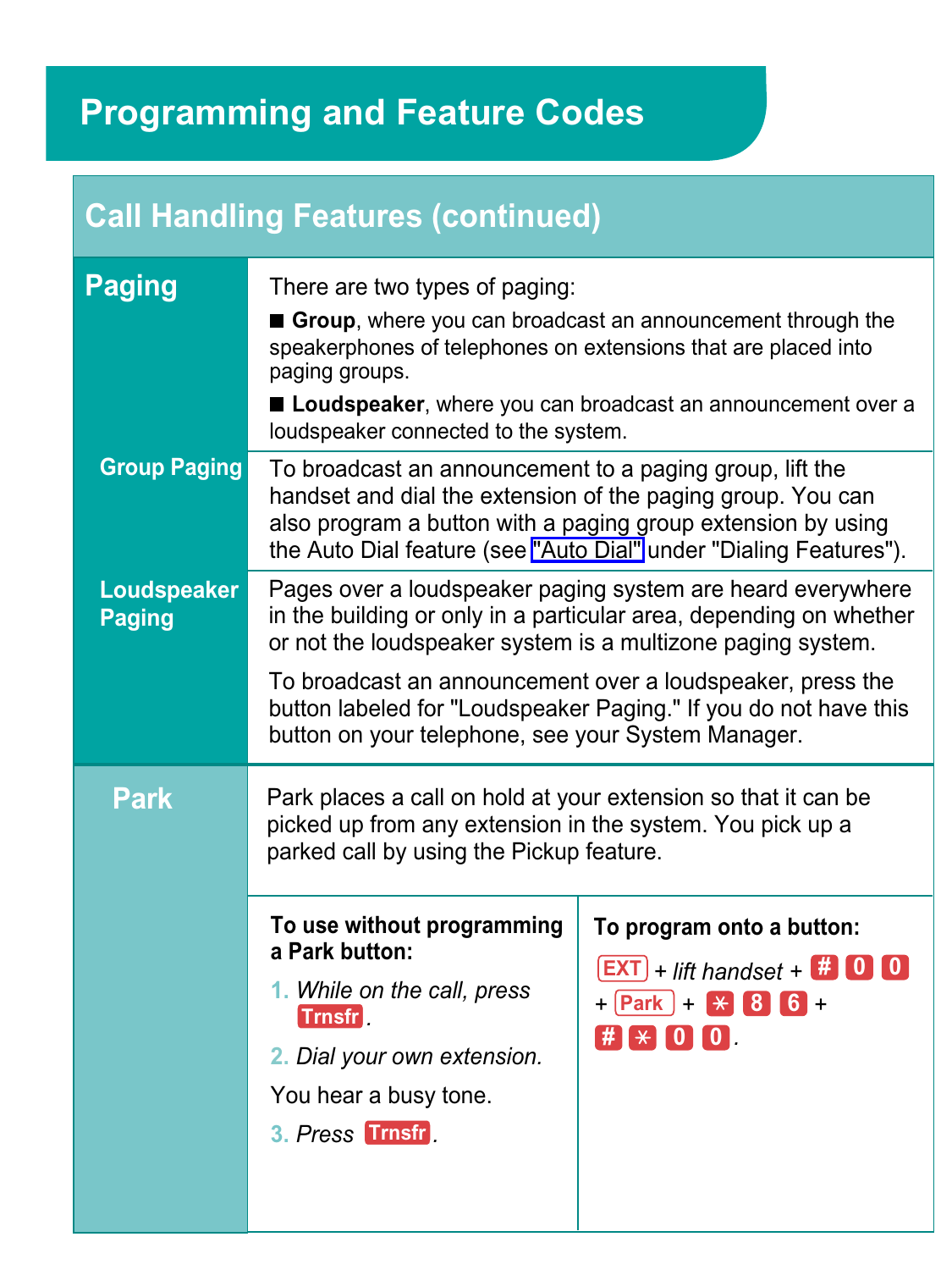### **Call Handling Features (continued)**

| <b>Pickup</b>                      | Pickup allows you to answer calls that are ringing, parked, or on<br>hold anywhere in the system. There are two types of Pickup:<br>Individual and Group. Use Individual Pickup to pick up a call for<br>one specific extension. Use Group Pickup to answer calls ringing<br>at extensions in your Pickup group. |                                                                                                                                                              |
|------------------------------------|------------------------------------------------------------------------------------------------------------------------------------------------------------------------------------------------------------------------------------------------------------------------------------------------------------------|--------------------------------------------------------------------------------------------------------------------------------------------------------------|
| <b>Individual</b><br><b>Pickup</b> | There are three types of Individual Pickup: General, Extension,<br>and Line. Use Extension to pick up a parked call.                                                                                                                                                                                             |                                                                                                                                                              |
| <b>General</b>                     | To use with a programmed<br><b>General Pickup button:</b><br>$Pickup$ + ext. number (or<br>line number).                                                                                                                                                                                                         | To program onto a button:<br>$ EXT $ + lift handset + $# 0 0$<br>$+$ Pickup + $+$ 9 +<br>$\#$ $\mathbb{R}$ $\setminus$ $\lceil 0 \rceil$ $\lceil 0 \rceil$ . |
| <b>Extension</b>                   | To use with the feature code:<br>$[Feature] (or  # ) + 9 + ext.$<br>number.                                                                                                                                                                                                                                      | To program onto a button:<br>$[EXT]$ + lift handset + $\#$ 0 0<br>$+$ Pickup + $\angle$ 9 + ext.<br>number + $#$ $*$ 0 0                                     |
| Line                               | To use with the feature code:<br>$[Feature](or$ $\#$ ) + 9 + line<br>number.                                                                                                                                                                                                                                     | To program onto a button:<br>$[EXT]$ + lift handset + $\#$ 0 0<br>$+$ Pickup + $+$ 9 + line<br>$number + 1 + 0 0$                                            |
| <b>Group Pickup</b>                | To use with the feature code:<br><b>Feature</b> $ $ (or $#$ ) + 8 8                                                                                                                                                                                                                                              | To program onto a button:<br>$[EXT]$ + lift handset + $\#$ 0 0<br>$+$ Pickup + $+$ 8 8 +                                                                     |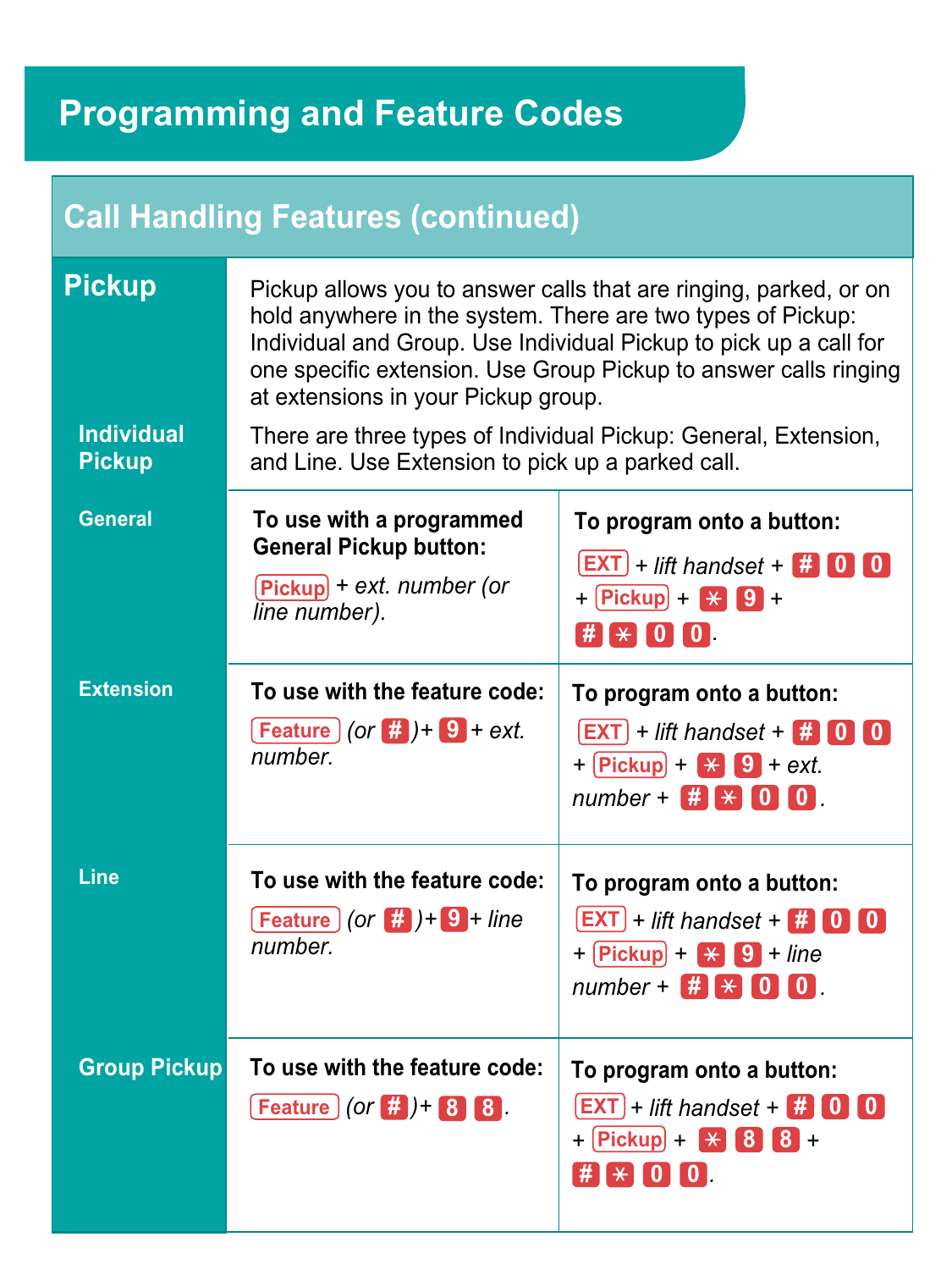| <b>Covering Calls Features</b>          |                                                                                                                                                                                                                                                                                                                                                                                  |  |
|-----------------------------------------|----------------------------------------------------------------------------------------------------------------------------------------------------------------------------------------------------------------------------------------------------------------------------------------------------------------------------------------------------------------------------------|--|
| <b>Coverage</b>                         | Coverage allows a call ringing at one extension (a sender) to<br>ring at another extension (a receiver) at the same time, and to<br>be answered at either extension.                                                                                                                                                                                                             |  |
|                                         | There are two types of Coverage: Individual and Group.<br>Individual Coverage can be Primary or Secondary Coverage.<br>With Primary and Secondary Coverage, a call not answered at a<br>sender's extension rings first at the Primary Coverage extension<br>and later, after a ring delay interval, at the Secondary Coverage<br>extension. See your System Manager for details. |  |
| <b>Coverage Off</b>                     | Coverage Off turns off all coverage, both inside and outside<br>calls.                                                                                                                                                                                                                                                                                                           |  |
|                                         | To program a Coverage Off button: <b>EXT</b> + lift handset +<br>$\frac{1}{2}$ 0 0 + Coverage Off + $\frac{1}{2}$ 4 9 + $\frac{1}{2}$ $\frac{1}{2}$ 0 0                                                                                                                                                                                                                          |  |
| <b>Coverage</b><br><b>Inside Off/On</b> | Coverage Inside Off/On prevents or allows coverage of inside<br>calls. If you activate Coverage Inside Off, you can cover only<br>outside calls. If you activate Coverage Inside On, you can cover<br>both outside and inside calls.                                                                                                                                             |  |
|                                         | To activate Coverage Inside Off: $\sqrt{[EXT]}$ + lift handset + $\frac{1}{[E]}$ 0 0                                                                                                                                                                                                                                                                                             |  |
|                                         | $+$ $[EXT] +$ $*$ $*$ $[4]$ $[8] +$ $#$ $*$ $[0]$ $[0]$ .                                                                                                                                                                                                                                                                                                                        |  |
|                                         | To activate Coverage Inside On: $\sqrt{[EXT]}$ + lift handset + $\frac{1}{11}$ 0 0<br>$+$ <b>EXT</b> + <b>X</b> 4 8 + # $\neq$ 0 0                                                                                                                                                                                                                                               |  |
| Coverage<br><b>VMS Off</b>              | Coverage VMS Off prevents outside calls from being sent to the<br>voice messaging system.                                                                                                                                                                                                                                                                                        |  |
|                                         | This feature should be programmed on a button with LEDs.                                                                                                                                                                                                                                                                                                                         |  |
|                                         | To program a Coverage VMS OFF button:<br>$\boxed{\text{EXT}}$ + lift handset + $\frac{m}{n}$ 0 0 + $\boxed{\text{Coverage VMS Off}}$ +<br>$*$ 46 # $*$ 00                                                                                                                                                                                                                        |  |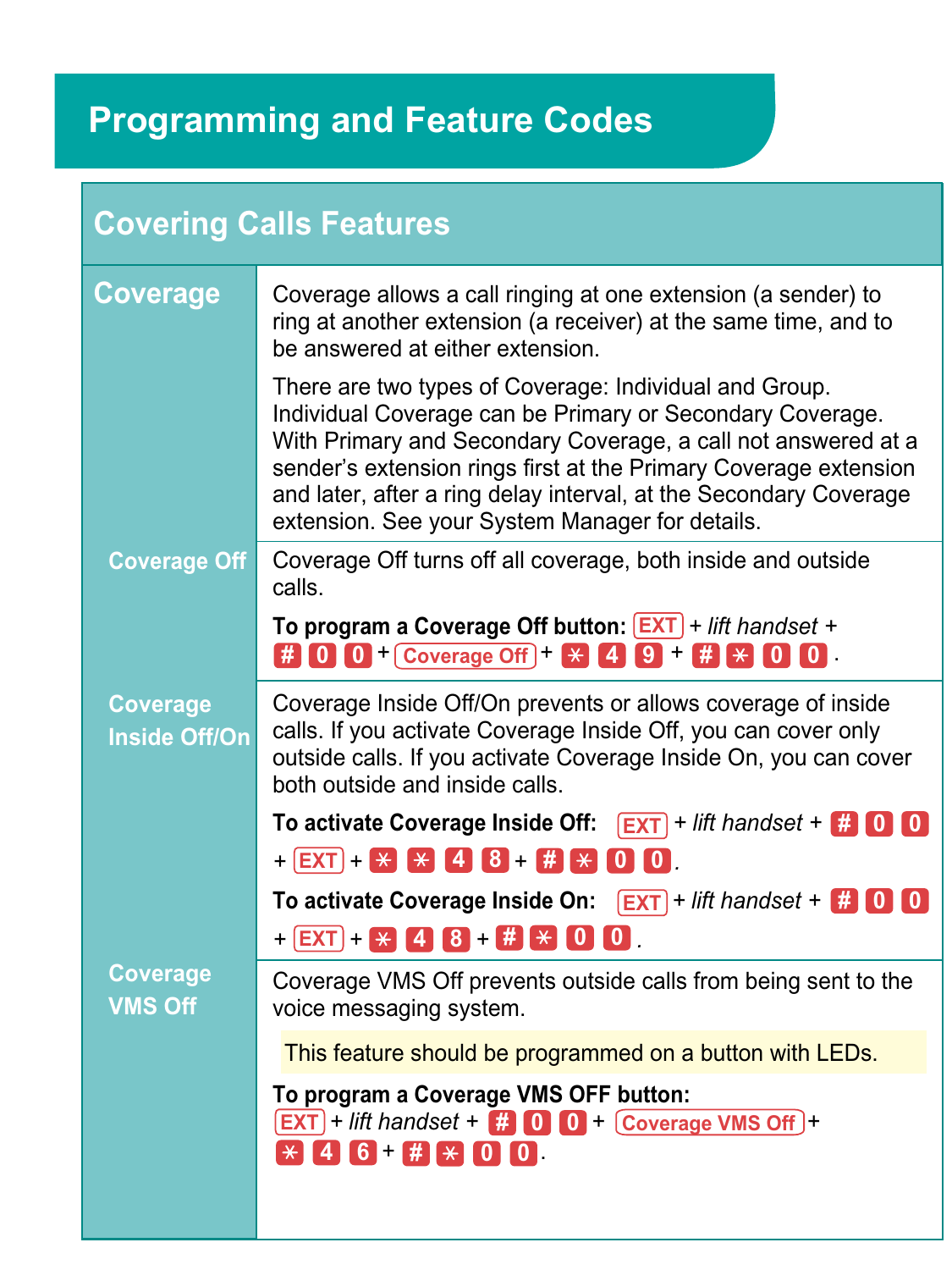| <b>Covering Calls Features (continued)</b> |                                                                                                                                                                                                                                          |                                                                   |  |
|--------------------------------------------|------------------------------------------------------------------------------------------------------------------------------------------------------------------------------------------------------------------------------------------|-------------------------------------------------------------------|--|
| <b>Direct Voice</b><br><b>Mail</b>         | Direct Voice Mail allows you to place or transfer a call directly to<br>another person's voice mail without ringing that person's<br>telephone.                                                                                          |                                                                   |  |
|                                            | To use with the feature code:                                                                                                                                                                                                            | To program onto a button:                                         |  |
|                                            | $[Feature] (or  # ) + 5 6 +$<br>extension number (or<br>Auto Dial).                                                                                                                                                                      | $[EXT] + \textit{lift}$ handset + $\#$ 0 0<br>$+$ DVM + $+$ 5 6 + |  |
|                                            |                                                                                                                                                                                                                                          | $\#$ $\#$ $\#$ $\{0\}$ $\{0\}$                                    |  |
| <b>Follow Me</b>                           | Use Follow Me to have calls arriving at your extension sent to<br>another extension where you are working. Activate Follow Me<br>from the extension where you want to receive calls.                                                     |                                                                   |  |
|                                            | To activate Follow me: $[Feature](or  # ) + 3 4 + the sending$<br>extension's number.                                                                                                                                                    |                                                                   |  |
|                                            | under Forward.                                                                                                                                                                                                                           | To cancel Follow Me: see "Cancelling Follow Me and Forward"       |  |
| <b>Forward</b>                             | Use Forward to send calls arriving at your extension to another<br>number. This number can be an inside extension, an extension<br>on another system in a private network, or an outside number.<br>Turn on forward from your extension. |                                                                   |  |
|                                            | To send calls to an extension: $F$ Feature $($ or $F$ $)$ + $S$ $S$ + the<br>extension number.                                                                                                                                           |                                                                   |  |
|                                            | To send calls to an outside number: $[Feature] (or 4) + 8$<br>code (usually 9)+ the outside number + $\frac{1}{2}$ , $\frac{1}{2}$                                                                                                       |                                                                   |  |
|                                            | Check with your System Manager to see if you are allowed to<br>send calls to outside numbers.                                                                                                                                            |                                                                   |  |
|                                            |                                                                                                                                                                                                                                          |                                                                   |  |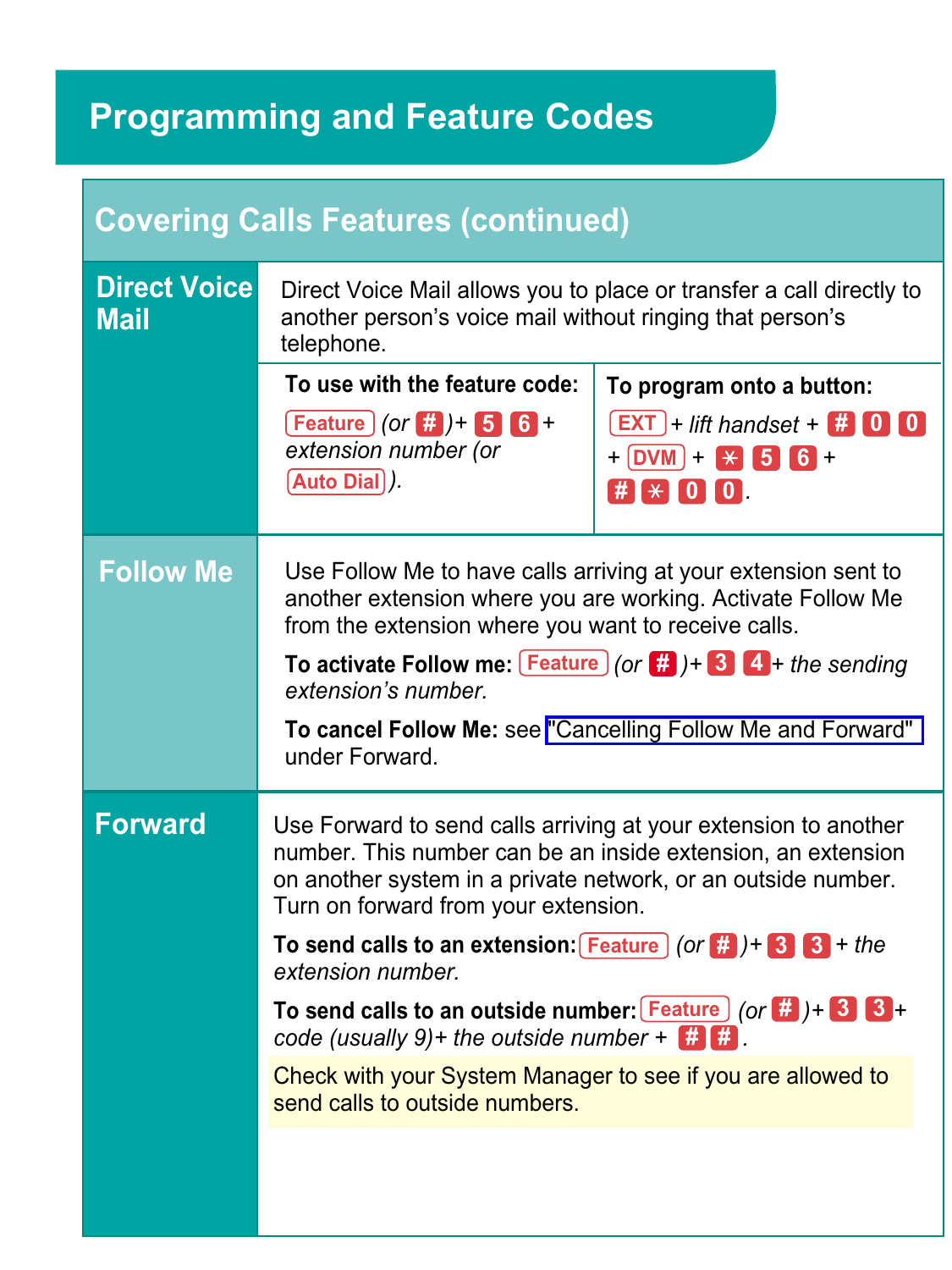<span id="page-14-0"></span>

| <b>Covering Calls Features (continued)</b> |                                                                                                                                                                                                                                                                               |                                                                                           |  |
|--------------------------------------------|-------------------------------------------------------------------------------------------------------------------------------------------------------------------------------------------------------------------------------------------------------------------------------|-------------------------------------------------------------------------------------------|--|
| <b>Canceling</b><br><b>Follow Me</b>       | You can cancel Follow Me and Forward from the sending or<br>receiving telephone.                                                                                                                                                                                              |                                                                                           |  |
| and Forward                                | If you forward your calls to an outside number, you can cancel<br>from your extension or from a remote location by using Remote<br>Access. Check with your System Manager.                                                                                                    |                                                                                           |  |
|                                            | To cancel from the sending telephone: $F_{\text{feature}}$ (or $F_{\text{right}}$ ) +<br>$3 \t3$ + your extension.                                                                                                                                                            |                                                                                           |  |
|                                            | To cancel from the receiving telephone:<br>■ To cancel Follow Me or Forward calls from one extension:<br>$[Feature](or   #) + \times 3$ 4 + sending extension number.<br>■ To cancel Follow Me or Forward calls from all extensions:<br><b>Feature</b> (or $#$ ) + $*$ 34 $*$ |                                                                                           |  |
| <b>Dialing Features</b>                    |                                                                                                                                                                                                                                                                               |                                                                                           |  |
| <b>Account</b><br>Code<br><b>Entry</b>     | Use Account Code Entry to enter account codes for outside<br>calls, both incoming and outgoing. These codes are used for<br>billing, cost-accounting, or project tracking.                                                                                                    |                                                                                           |  |
|                                            | To use with the feature code:                                                                                                                                                                                                                                                 | To program onto a button:                                                                 |  |
|                                            | <b>Feature</b> $($ or $#$ $) + 8$ <b>2</b> +<br>$code + $                                                                                                                                                                                                                     | $\overline{EXT}$ + lift handset + $\overline{H}$ 0 0<br>$+$ $ACE$ + $X$ $8$ $2$ +         |  |
|                                            |                                                                                                                                                                                                                                                                               | $\#$ $*$ $[0]$ $[0]$                                                                      |  |
| <b>Authorization</b><br>Code               | The Authorization Code feature allows you to pick up someone<br>else's telephone, enter your authorization code, and complete a<br>call with the restrictions that apply to your own telephone.                                                                               |                                                                                           |  |
|                                            | To use with the feature code:                                                                                                                                                                                                                                                 | To program onto a button:                                                                 |  |
|                                            | $[Feature] (or  # ) + 8 0 +$<br>$code - \Box$                                                                                                                                                                                                                                 | $\boxed{\mathsf{EXT}}$ + lift handset + $\boxed{\sharp}$ 0 0<br>$+$ Auth Code + $+$ 8 0 + |  |
|                                            |                                                                                                                                                                                                                                                                               | $\#$ $*$ $\{0\}$ $\{0\}$                                                                  |  |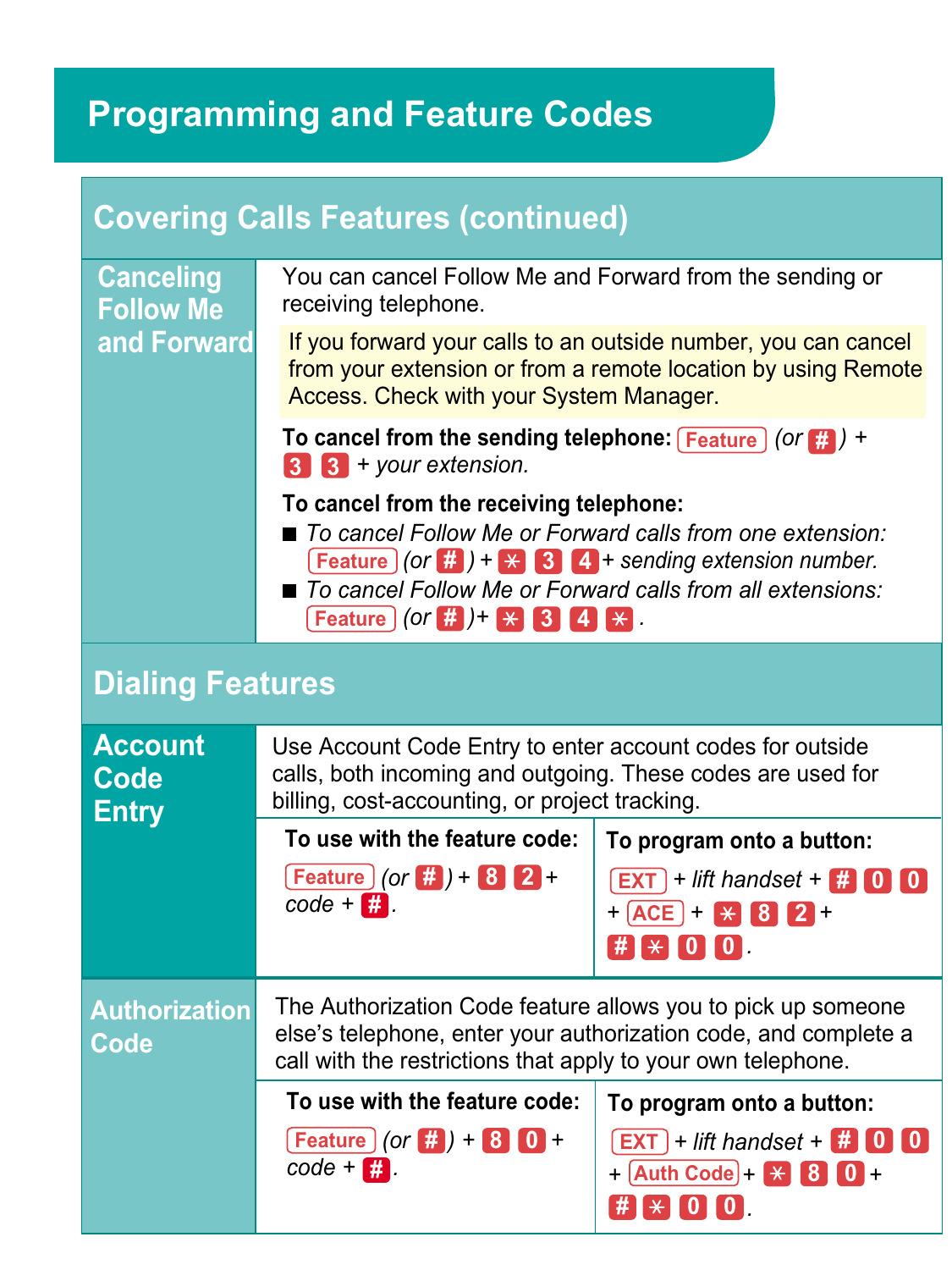<span id="page-15-0"></span>

| <b>Dialing Features (continued)</b>                |                                                                                                                                                                                                                                                                                                                                                                                                                                                                                                                                                |  |
|----------------------------------------------------|------------------------------------------------------------------------------------------------------------------------------------------------------------------------------------------------------------------------------------------------------------------------------------------------------------------------------------------------------------------------------------------------------------------------------------------------------------------------------------------------------------------------------------------------|--|
| <b>Auto Dial</b>                                   | Use Auto Dial buttons for one-touch dialing of frequently called<br>telephone numbers. You can program two types of Auto Dial<br>buttons: Inside and Outside. On the 4406D+ telephone, use<br>Personal Speed Dial instead of Auto Dial buttons.<br>To program an Inside Auto Dial button: $\boxed{\text{EXT}}$ + lift handset +<br>$\frac{1}{2}$ 0 0 + AutoDial + $\frac{1}{2}$ 2 + the extension number.<br>To program an Outside Auto Dial button: $\boxed{\text{EXT}}$ + lift handset +<br>$\#$ 0 0 + AutoDial + $\angle$ 2 1 + the number. |  |
| <b>Saved</b><br><b>Number Dial</b>                 | Saved Number Dial allows you to save a dialed number and to<br>call it again without manually redialing.<br>To program a Saved Number Dial button: [EXT]+ lift handset<br>$+$ $+$ 0 0 + Save # + $+$ 8 5 + # $+$ 0 0 0                                                                                                                                                                                                                                                                                                                         |  |
| <b>Directory and Speed Dialing Features</b>        |                                                                                                                                                                                                                                                                                                                                                                                                                                                                                                                                                |  |
| <b>Directory</b>                                   | The Directory feature is a built-in, interactive telephone book that<br>stores listings of names and telephone or extension numbers. If<br>you have a 4412D+, 4424D+, or 4424LD+ telephone, you can<br>dial numbers by selecting listings from the display. There are<br>three Directories on the system: Extension, Personal, and<br>System. Your System Manager programs the Extension and<br>System Directories.                                                                                                                            |  |
| <b>Extension</b><br>and System<br><b>Directory</b> | Use the Extension Directory and System Directory with 4412D+,<br>4424D+, and 4424LD+ telephones.                                                                                                                                                                                                                                                                                                                                                                                                                                               |  |
|                                                    | The Extension Directory and System Directory are created by the<br>System Manager. Use the Extension Directory to dial inside<br>numbers. The System Directory consists of three-digit System<br>Speed Dial codes for commonly called numbers of outside contacts<br>(such as clients and suppliers).                                                                                                                                                                                                                                          |  |
|                                                    | To use: Press Menu + Directory (Dir) + Ext Dir (or System<br>$Dir$ ) + Select range, then press the button next to the listing to dial.                                                                                                                                                                                                                                                                                                                                                                                                        |  |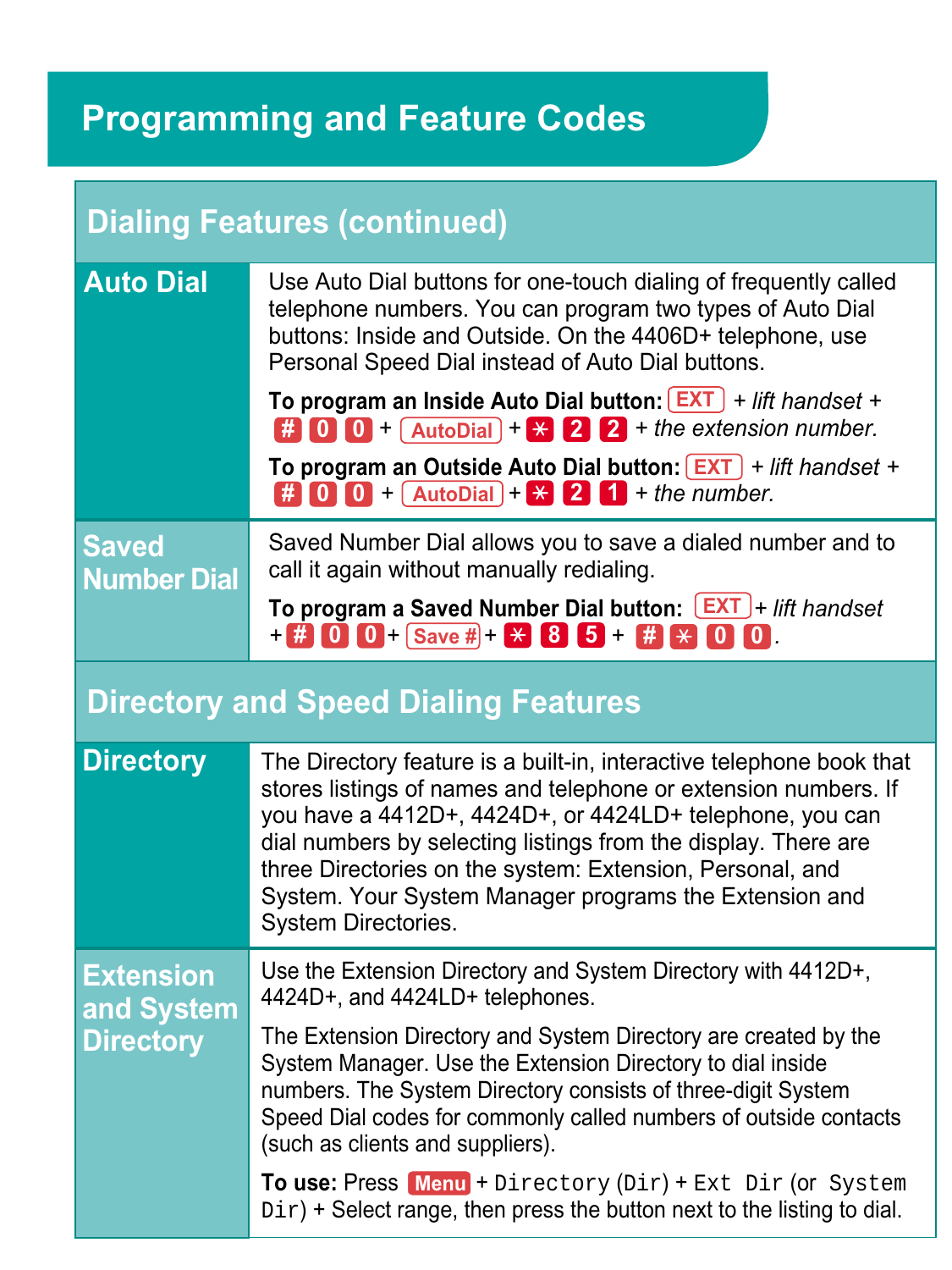### **Directory and Speed Dialing Features (continued)**

#### **Personal Directory**

If you have a 4424LD+ telephone, you can create your own personalized list of names.

#### **To add listings:**

 + Directory + Personal Dir + Enter New + Type **Menu** up to an 11-character name (Select A-F from the display and letters G-Z are shown under the faceplate of your telephone) + Enter + Enter the number using the dialpad + Enter + Respond to the number display prompt + Enter + **Exit**.

#### **To change personal directory listings:**

 + Directory + Personal Dir + Edit Dir + Choose **Menu** item to be changed (Replace Name changes name, Replace Num changes number, Replace Tag displays or conceals number on the display) + Select entry to be changed + Enter new information+ Enter + . **Exit**

#### **To delete listings:**

 + Directory + Personal Dir + Put on Home + **Menu** Select range of + Select entry to be deleted + Select Delete to delete entry (Cancel exits without change) + . **Exit**

#### **To assign listings to your Home screen:**

 + Directory + Personal Dir + Put on Home + **Menu** Select range of letters + Select entry to display in the directory + Select Home screen location + Select Continue for another entry + **Exit** 

#### **To dial listing on Home screen:**

Directory + Press the button next to the listing to dial.

#### **To dial listing not on Home screen:**

**From the Home screen:** Menu + Next Page twice + Select letter range + Press appropriate line button + Press button next to the listing to dial.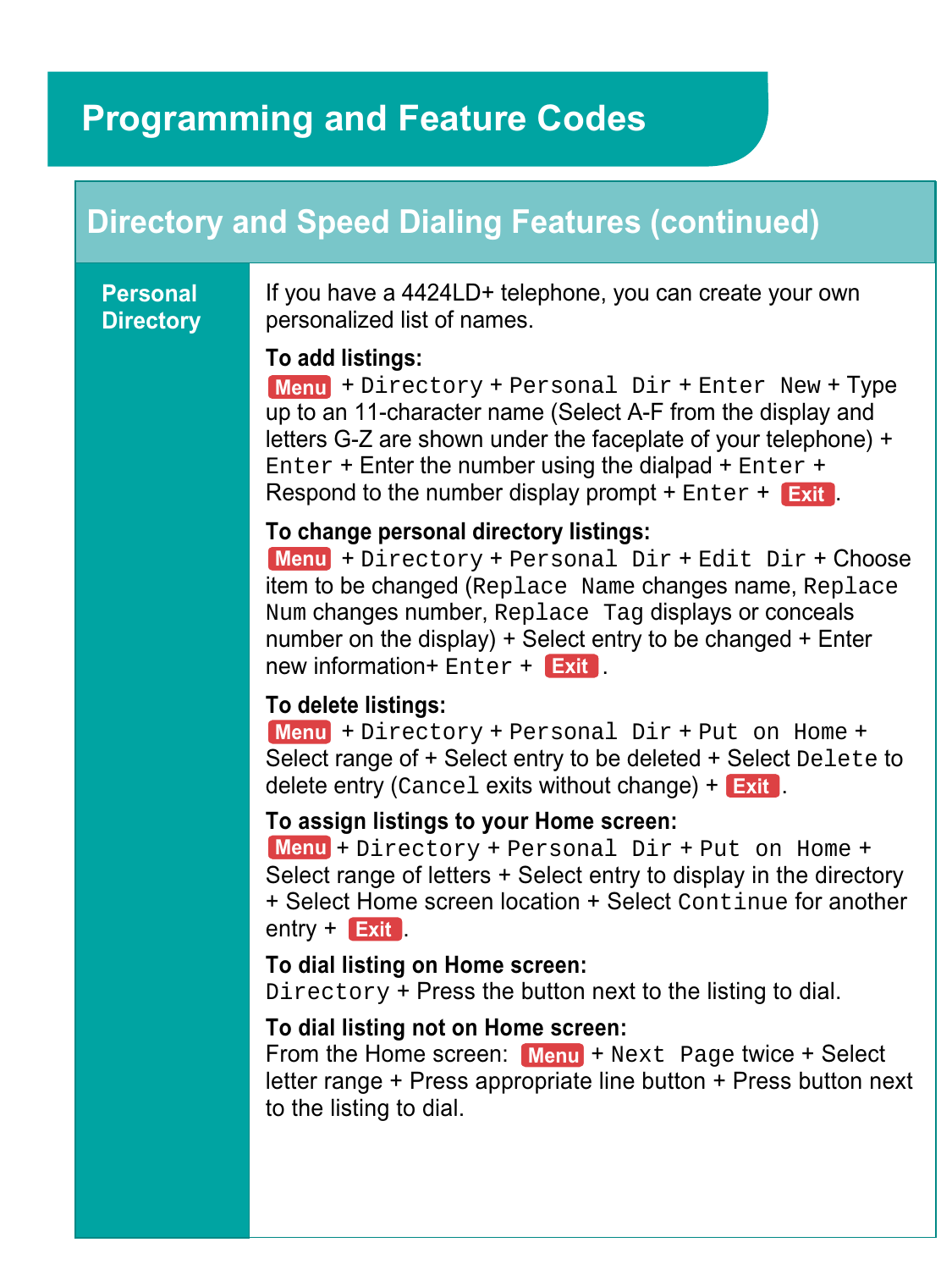### **Directory and Speed Dialing Features (continued)**

**Personal Speed Dial**

Use Personal Speed Dial on a 4406D+ telephone to program up to 24 numbers that can be dialed by using a two-digit code.

To prevent the loss of programming on your buttons, do not use Personal Speed Dial on a 4412D+, 4424D+, or 4424LD+ telephone.

*To program your Personal Speed Dial numbers, make a list of your telephone numbers/extensions numbered 1 to 24, then:* **EXT**  $\frac{1}{2}$  **iift** handset + **# 0 0** + **# +** list number (01–24) +  $\bf{F}$  **2 1** + the number +  $\bf{F}$  **2 0 0**.

**To use Personal Speed Dial:**

- **1:** *Press* **LEXT**
- 2: *Press* [Feature ].
- **3:** *Dial the two-digit code (01-24).*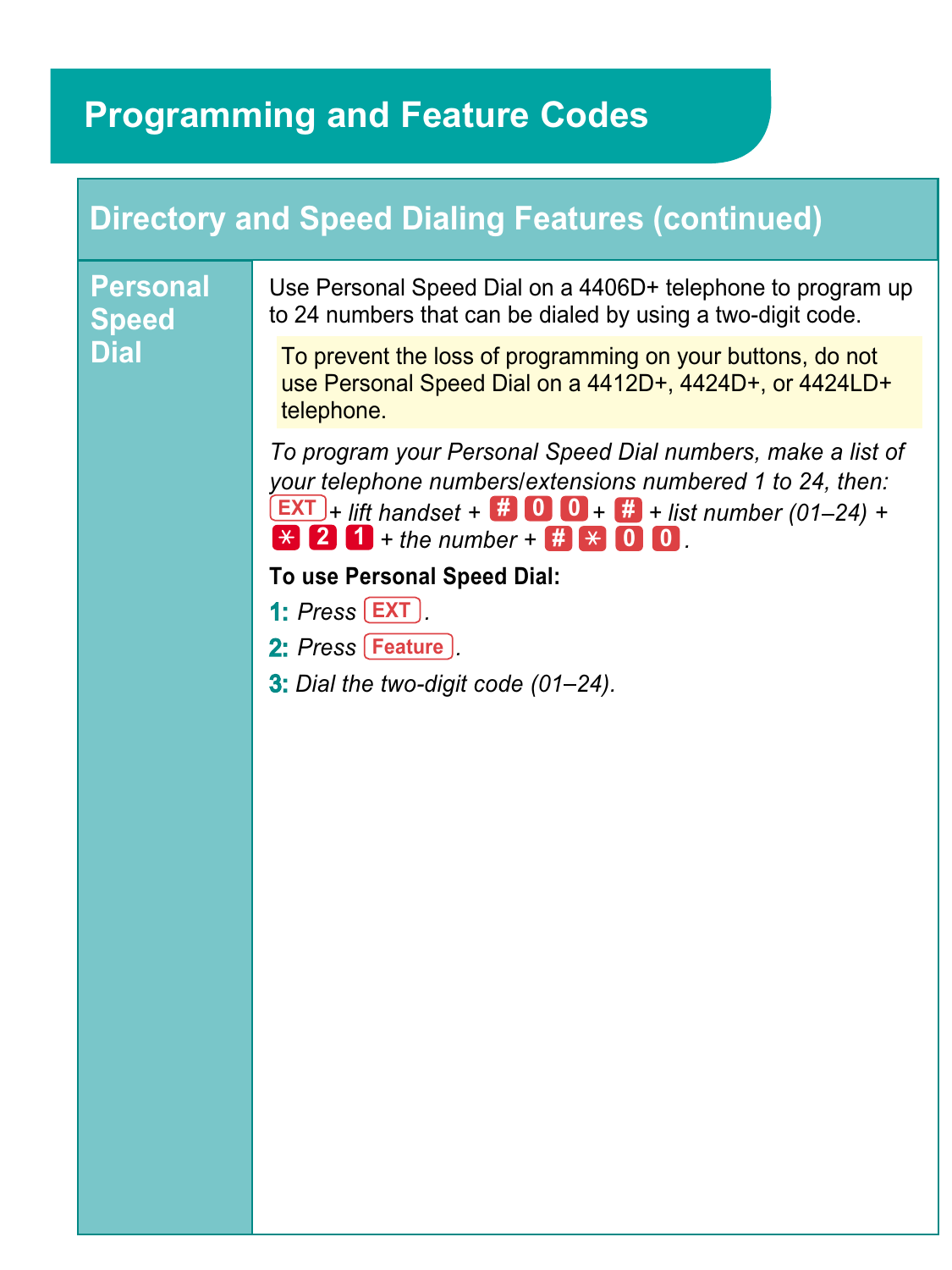| <b>Language Features</b>         |                                                                                                                                                                                                                                                                                                                                                                                                                                                          |  |
|----------------------------------|----------------------------------------------------------------------------------------------------------------------------------------------------------------------------------------------------------------------------------------------------------------------------------------------------------------------------------------------------------------------------------------------------------------------------------------------------------|--|
| <b>Language</b><br><b>Choice</b> | You can change the language on your display screen to English,<br>Canadian French, or Latin American Spanish.<br>To change the language for your display:<br>1: Press the programmed [Feature] button.<br>2: Dial one of the following:<br>For English. $\boxed{1}$ <b>9 0</b> .<br>For Canadian French: <b>1914</b><br>For Latin American Spanish: 792.<br>п                                                                                            |  |
| <b>Privacy Functions</b>         |                                                                                                                                                                                                                                                                                                                                                                                                                                                          |  |
| <b>Do Not</b><br><b>Disturb</b>  | Do Not Disturb prevents calls from ringing and prevents paging<br>over a speakerphone. You must program a Do Not Disturb<br>button to use this feature.<br>This feature should be programmed on a button with LEDs.<br>To program a Do Not Disturb button:<br>$\boxed{\text{EXT}}$ + lift handset + $\frac{44}{11}$ 0 0 + DND + $\times$ 4<br>$\#$ $\ast$ $\lceil 0 \rceil$ $\lceil 0 \rceil$                                                            |  |
| <b>Privacy</b>                   | Privacy prevents other people from joining calls on shared line<br>buttons. Privacy also prevents Barge-In from being used to join a<br>call.<br>To turn Privacy on: Feature $($ or $\frac{1}{2}$ $+$ 3 1.<br>To turn Privacy off: Feature $($ or $\frac{1}{n}$ $) + \times$ 3 1.<br>This feature should be programmed on a button with LEDs.<br>To program a Privacy button:<br>$[EXT]$ + lift handset + $\#$ 0 0 + Privacy + $\#$ 3<br>$\#$ $\ast$ 0 0 |  |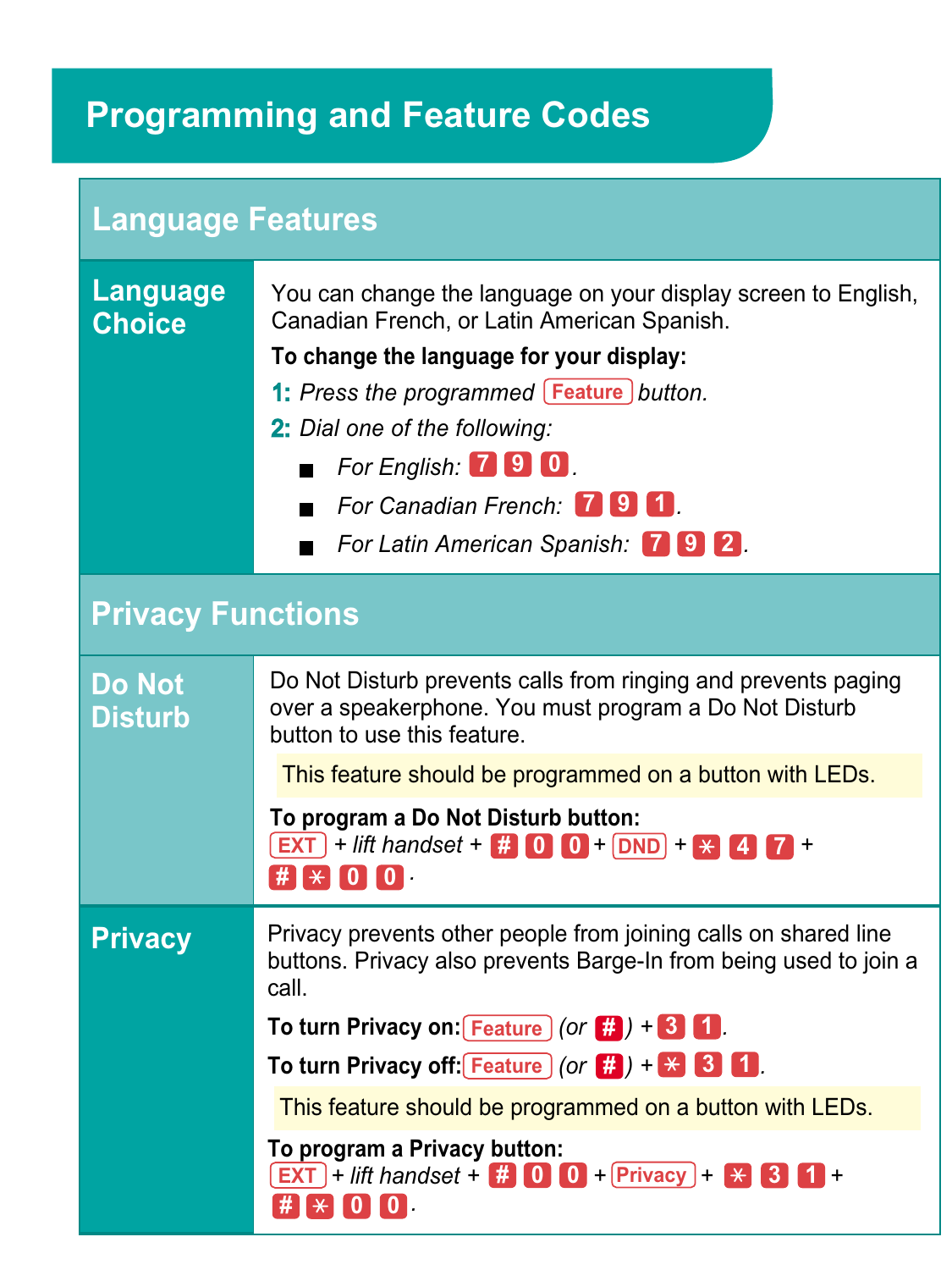| <b>Programming Functions</b>       |                                                                                                                                                                                                                                                                                                                                                                                                                                                                                                                                                                                                                                           |  |
|------------------------------------|-------------------------------------------------------------------------------------------------------------------------------------------------------------------------------------------------------------------------------------------------------------------------------------------------------------------------------------------------------------------------------------------------------------------------------------------------------------------------------------------------------------------------------------------------------------------------------------------------------------------------------------------|--|
| <b>Inspect</b>                     | Inspect allows you to see information about an incoming call that<br>is ringing, alerting, or on hold or to see what is programmed on a<br>button. To use the Inspect feature, you press the programmed<br>Inspect button and then the line button for the incoming call.<br>To program an Inspect button: $\boxed{\text{EXT}}$ + lift handset +<br># 0 0 + $\text{Inspect}$ + $\angle$ 7 7 8 + # $\angle$ 0 0                                                                                                                                                                                                                            |  |
| <b>Ringing Options</b>             |                                                                                                                                                                                                                                                                                                                                                                                                                                                                                                                                                                                                                                           |  |
| <b>Personalized</b><br><b>Ring</b> | By using the Personalized Ringing options, you can select one<br>of eight different ringing patterns for your telephone, making it<br>easier to distinguish its ring from those of other telephones.<br>To select a ring pattern for your telephone: $EXT$ + lift handset +<br>$\frac{1}{24}$ 0 0 + EXT + $\frac{1}{24}$ 3 2 + ring (1 - 8 ) + $\frac{1}{44}$ $\frac{1}{24}$ 0 0<br>The last ring you hear is the ring you selected.                                                                                                                                                                                                      |  |
| <b>Scheduling Features</b>         |                                                                                                                                                                                                                                                                                                                                                                                                                                                                                                                                                                                                                                           |  |
| <b>Posted</b><br><b>Message</b>    | You can post a message to provide information to co-workers<br>with display telephones—for example, to tell callers where you<br>are when not answering the telephone or why you do not want to<br>be disturbed. When you call a co-worker who has a message<br>posted, the posted message is shown on your display (even if<br>the call is answered).<br>Up to 20 different messages can be posted. 11–20 are for<br>custom settings (see your System Manager). The factory-set<br>messages are:<br>01<br>DO NOT DISTURB<br>06<br>IN A CONFERENCE<br>02<br>07<br>OUT TO LUNCH<br>WITH A CLIENT<br>03<br>AT HOME<br>08<br>WITH A CUSTOMER |  |
|                                    | 09<br>04<br>OUT SICK<br>AWAY FROM DESK<br>05<br>10<br>IN A MEETING<br>OUT ALL DAY                                                                                                                                                                                                                                                                                                                                                                                                                                                                                                                                                         |  |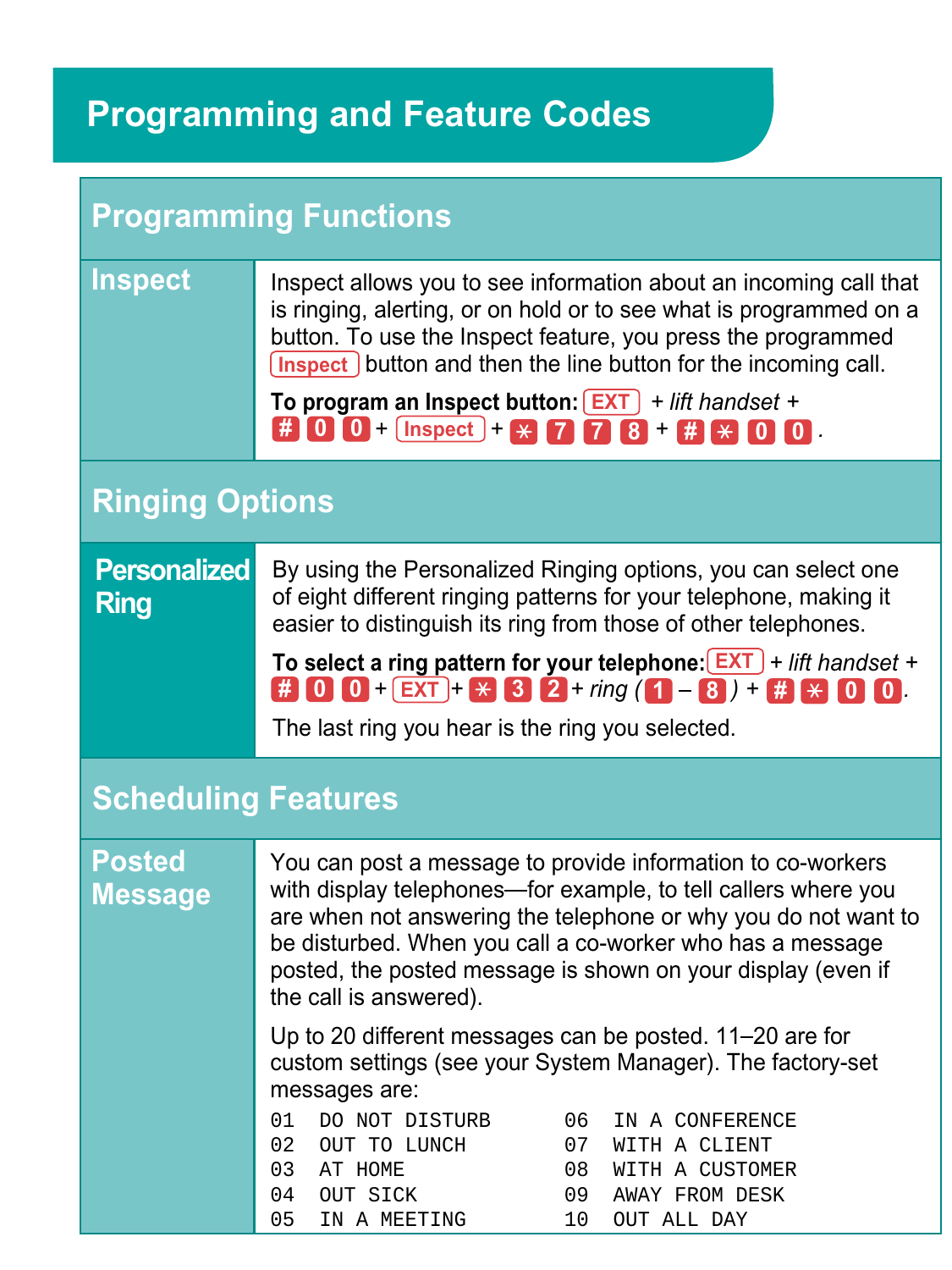### **Scheduling Features**

| <b>Posted</b><br><b>Message</b><br>(continued) | To use the Posted Message feature:<br>For 4412D+, 4424D+, or 4424LD+ telephones:<br>To post a message: Menu + Posted Msg (Post) + Select<br>the message from the display.<br>To cancel a posted message: Menu + Posted Msg (Post) +<br>$Cancel + Exit$ .<br>For 4406D+ telephones:<br>To use posted messages, you must program a Posted<br>Message button. Posted Message should be programmed on<br>a button with LEDs.<br>To program a Posted Message button with LEDs (for 4406D+<br>telephones only): $\boxed{\mathsf{EXT}}$ + lift handset + $\blacksquare$ $\blacksquare$ +<br>$[Posted Message] +   \times   7   5   1   +   \#   \times   0   0  $<br>To post a message: Posted Message + dial the code for the<br>message you want (01-20).<br>To cancel a posted message: $\lceil$ Posted Message $\rceil$ + dial $\lceil 0 \rceil$ |
|------------------------------------------------|-----------------------------------------------------------------------------------------------------------------------------------------------------------------------------------------------------------------------------------------------------------------------------------------------------------------------------------------------------------------------------------------------------------------------------------------------------------------------------------------------------------------------------------------------------------------------------------------------------------------------------------------------------------------------------------------------------------------------------------------------------------------------------------------------------------------------------------------------|
| <b>Reminders</b>                               | With Reminder service, you can arrange for the system to make<br>reminder calls at preset times.<br>To set a reminder: $\boxed{\text{Feature}}$ (or $\frac{m}{n}$ ) + 8 $\boxed{1}$ + time + 2 for<br>A.M. or $\overline{I}$ for P.M.<br>Enter the time in four digits, for example, 0130.<br>To cancel a reminder: $[Feature]$ (or $\#$ ) + $\#$ 8 1.<br>You hear a priority ring (1 long ring and 3 short rings) to<br>indicate a Reminder Call.                                                                                                                                                                                                                                                                                                                                                                                            |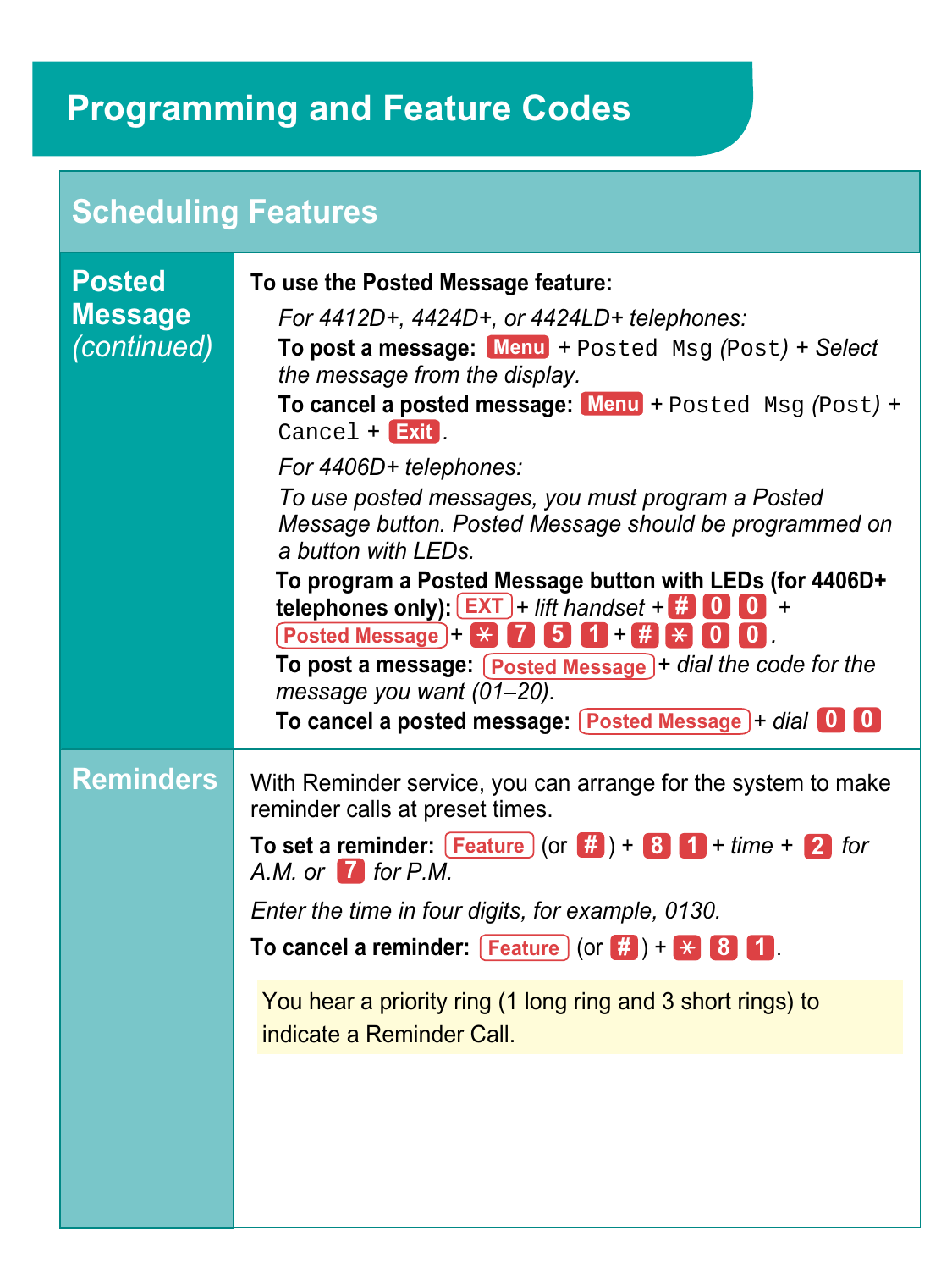### <span id="page-21-0"></span>**Displays**

### **Display Appearances**

Feature names appear differently on the multiline 4400-Series telephones, depending on whether the display is a 2-line display (4406D+, 4412D+, and 4424D+ telephones) or a 7-line display (4424LD+ telephone).

| Feature                    | 2-Line Display | 7-Line Display |
|----------------------------|----------------|----------------|
| <b>Account Code Entry</b>  | Acct.          | AccountCode    |
| <b>Authorization Code</b>  | Auth           | Auth Code      |
| Auto Dial                  | AutoD          | Auto Dial      |
| Inside                     | T <sub>n</sub> | Inside         |
| Outside                    | Out            | Outside        |
| Call Waiting               | CWait          | CallWaiting    |
| Camp-On                    | Camp           | Camp On        |
| Conference                 | Conf           | Conference     |
| Coverage                   | Cover          | Coverage       |
| <b>Direct Voice Mail</b>   | DrcVM          | Direct VM      |
| <b>Directories</b>         | Dir            | Directory      |
| <b>Extension Directory</b> | ExtDir         | Ext Dir        |
| <b>Personal Directory</b>  | Not Applicable | Personal Dir   |
| <b>System Directory</b>    | SysDir         | System Dir     |
| Do Not Disturb             | <b>DND</b>     | DoNotDistrb    |
| Drop                       | 4400 Drop      | Drop           |
| Feature Button             | Feat           | Feature        |
| Follow Me                  | Flwme          | Follow Me      |
| Forward                    | Forwd          | Forward        |
| <b>HFAI Button</b>         | <b>HFAI</b>    | <b>HFAT</b>    |
| <b>Inspect Button</b>      | Insp           | Inspect        |
| Paging                     |                |                |
| Group Paging               | GrpPq          | Group Page     |
| Loudspeaker Paging         | Ldspg          | Loudspkr Pq    |
| Park                       | Park           | Park           |
| Personalized Ringing       | PRing          | PersonalRng    |
| Pickup                     | Pkup           | Pickup         |
| Posted Message             | Posted Msq     | Post           |
| Privacy                    | Prvcy          | Privacy        |
| Reminder                   | Rmind          | Reminder       |
| Saved Number Dial          | Save#          | SaveNumDial    |
| Transfer                   | Trans          | Transfer       |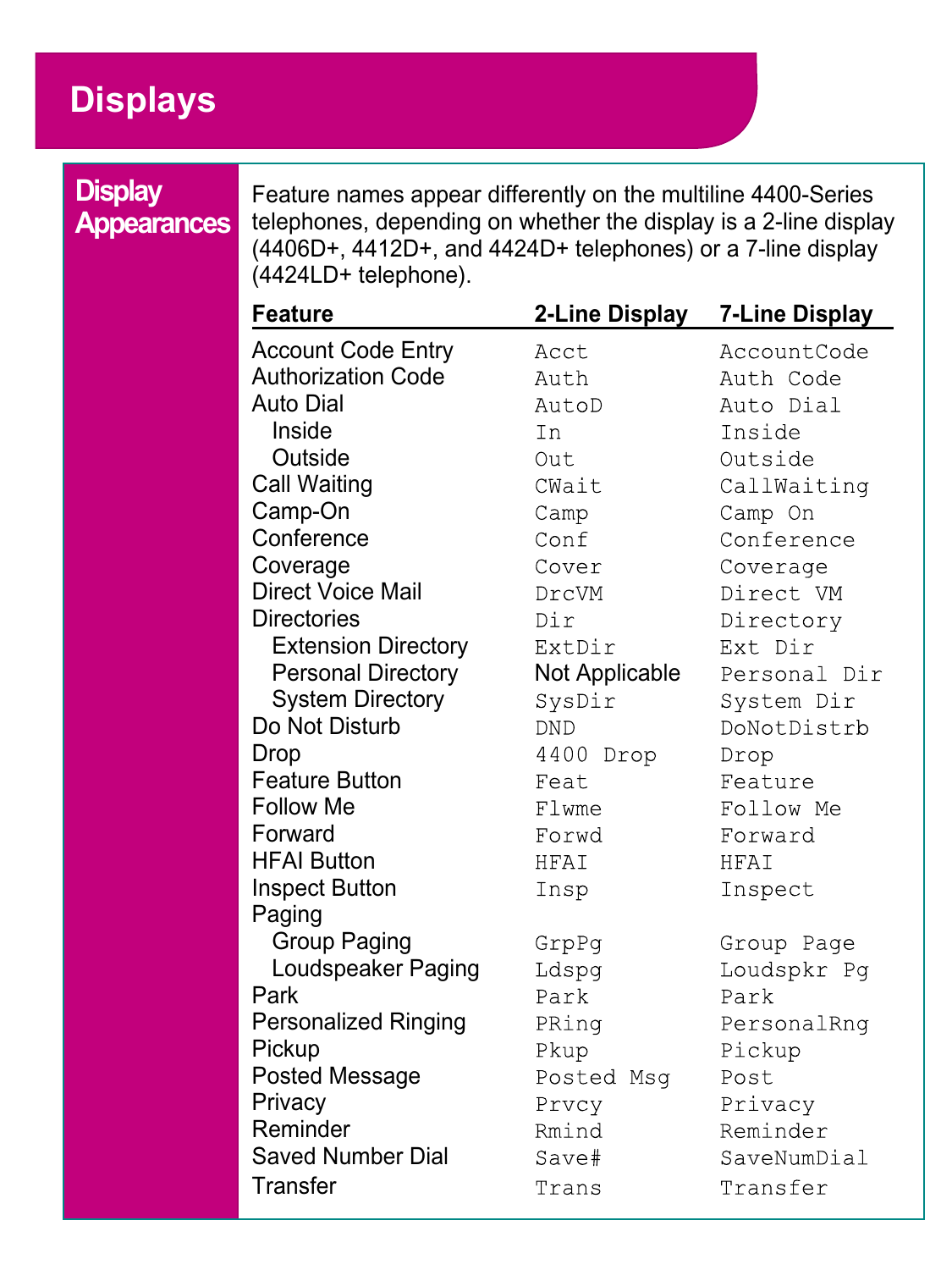### **Displays**

| 4406D+        | 4406D+ Display<br>The 4406D+ telephone's 2-line by 16-character display is<br>used primarily for visual feedback. You cannot select features<br>by using the 4406D+ display, but you can enter a feature<br>code after pressing $[Feature]$ or $#$ .<br>Feature Code:                                                                             |
|---------------|---------------------------------------------------------------------------------------------------------------------------------------------------------------------------------------------------------------------------------------------------------------------------------------------------------------------------------------------------|
| 4412D+        | 4412D+ and 4424D+ Displays                                                                                                                                                                                                                                                                                                                        |
| and<br>4424D+ | ■ 2-line by 24-character.<br>Menu - Takes you to MENU MODE screen<br>(see figure).<br>$\blacktriangleright$ button-Takes you to next screen.<br>$\blacksquare$ $\blacktriangleleft$ button—Takes you to previous screen.<br><b>Exit</b> - Takes you to Home screen showing date and<br>time.<br>■ Four softkeys—Use to select items from display. |
|               | Lucent L<br><b>Menu</b><br>MENU MODE: Select Feature<br>⊳<br>Dir.<br>Msqs<br>Post<br>Prog )<br>Exit                                                                                                                                                                                                                                               |
|               |                                                                                                                                                                                                                                                                                                                                                   |